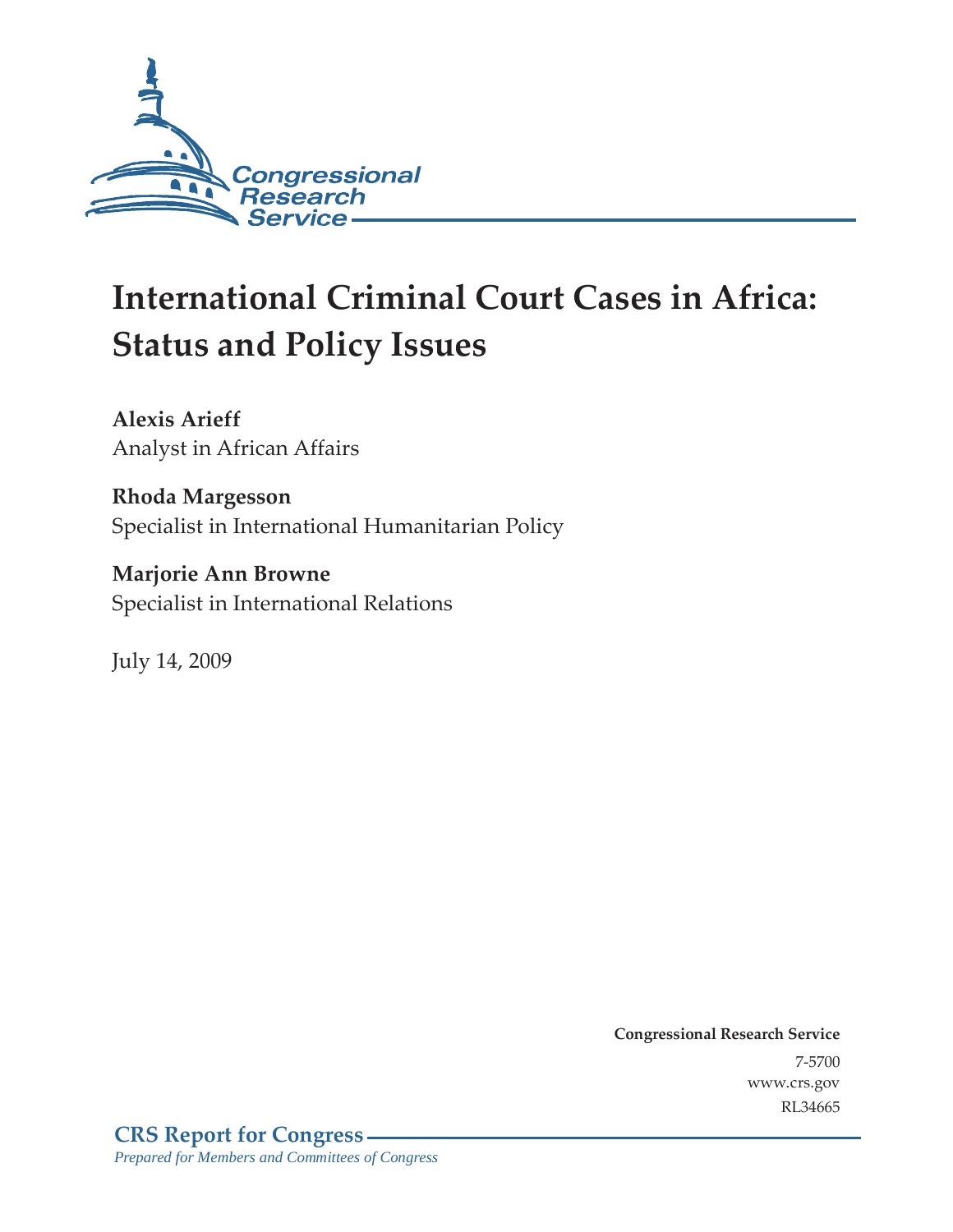## **Summary**

The International Criminal Court (ICC), established in 2002, has to-date initiated investigations exclusively in Sub-Saharan Africa. The ICC Prosecutor has opened cases against 16 individuals for alleged crimes in northern Uganda, the Democratic Republic of Congo, the Central African Republic, and the Darfur region of Sudan. In addition, the Prosecutor is analyzing situations—a preliminary step toward initiating a full investigation—in Kenya, Côte d'Ivoire, and Chad, as well as in Colombia, Afghanistan, and Georgia. Recent congressional interest in the work of the ICC in Africa has arisen from concern over gross human rights violations on the African continent and beyond.

On March 4, 2009, ICC judges issued an arrest warrant for Sudanese President Omar Hassan al-Bashir for war crimes and crimes against humanity. The case against Bashir represents the first attempt by the ICC to prosecute a sitting head of state. The prosecution has drawn praise from human rights advocates as a step toward ending impunity for serious human rights abuses in Africa. However, it also has raised concerns that ICC actions could endanger peace processes in Darfur and southern Sudan. Additional fears that the ICC could imperil international humanitarian operations in Sudan were heightened when the Sudanese government responded to the warrant by expelling international relief agencies.

Unlike the three other African countries under ICC investigation, Sudan is not a party to the ICC; instead, the ICC was granted jurisdiction over Darfur through a United Nations Security Council resolution in March 2005. The United States, as a member of the Security Council, may influence the ICC's actions. Obama Administration officials have expressed support for the prosecution of perpetrators of atrocities in Darfur and have suggested that Bashir should face the accusations against him. Legislation before the  $111<sup>th</sup>$  Congress references the ICC warrant against Bashir and, more broadly, U.S. government support for ICC prosecutions.

Four suspects in other ICC investigations are currently in ICC custody, pending trial. Three are alleged leaders of Congolese militias, and the fourth is a former Congolese rebel leader, transitional vice president, and senator and who is accused of overseeing war crimes in neighboring Central African Republic. Additionally, a Darfur rebel leader summoned by ICC judges voluntarily appeared before the Court in May.

This report provides background on ICC investigations in Africa and gives an overview of cases currently before the Court. The report also examines issues raised by the ICC's actions in Africa, including the ICC's possible role in deterring future abuses and the potential impact of international criminal prosecutions on peace processes, ongoing in many countries on the continent. In-depth background on U.S. policy toward the ICC can be found in CRS Report RL31495, *U.S. Policy Regarding the International Criminal Court (ICC)*, by Jennifer K. Elsea.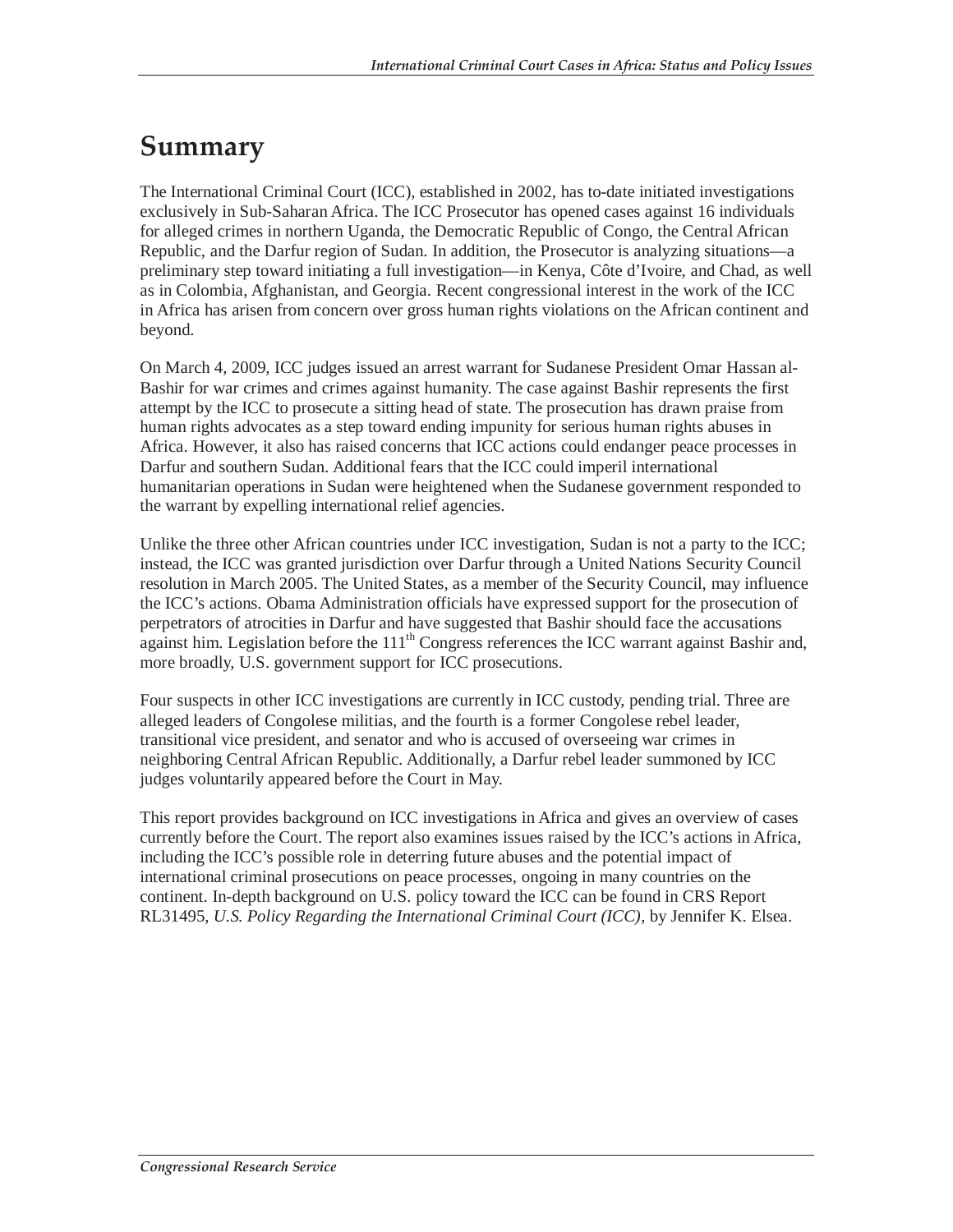## **Contents**

| Security Council Considerations in July 2008: Context and Background  15 |  |
|--------------------------------------------------------------------------|--|
|                                                                          |  |
|                                                                          |  |
|                                                                          |  |
|                                                                          |  |
|                                                                          |  |
|                                                                          |  |
|                                                                          |  |
|                                                                          |  |
|                                                                          |  |
|                                                                          |  |
|                                                                          |  |

## Appendixes

| Appendix A. List of African States Showing Whether They Are Parties to the ICC and |  |
|------------------------------------------------------------------------------------|--|
|                                                                                    |  |

## Contacts

|--|--|--|--|--|--|--|--|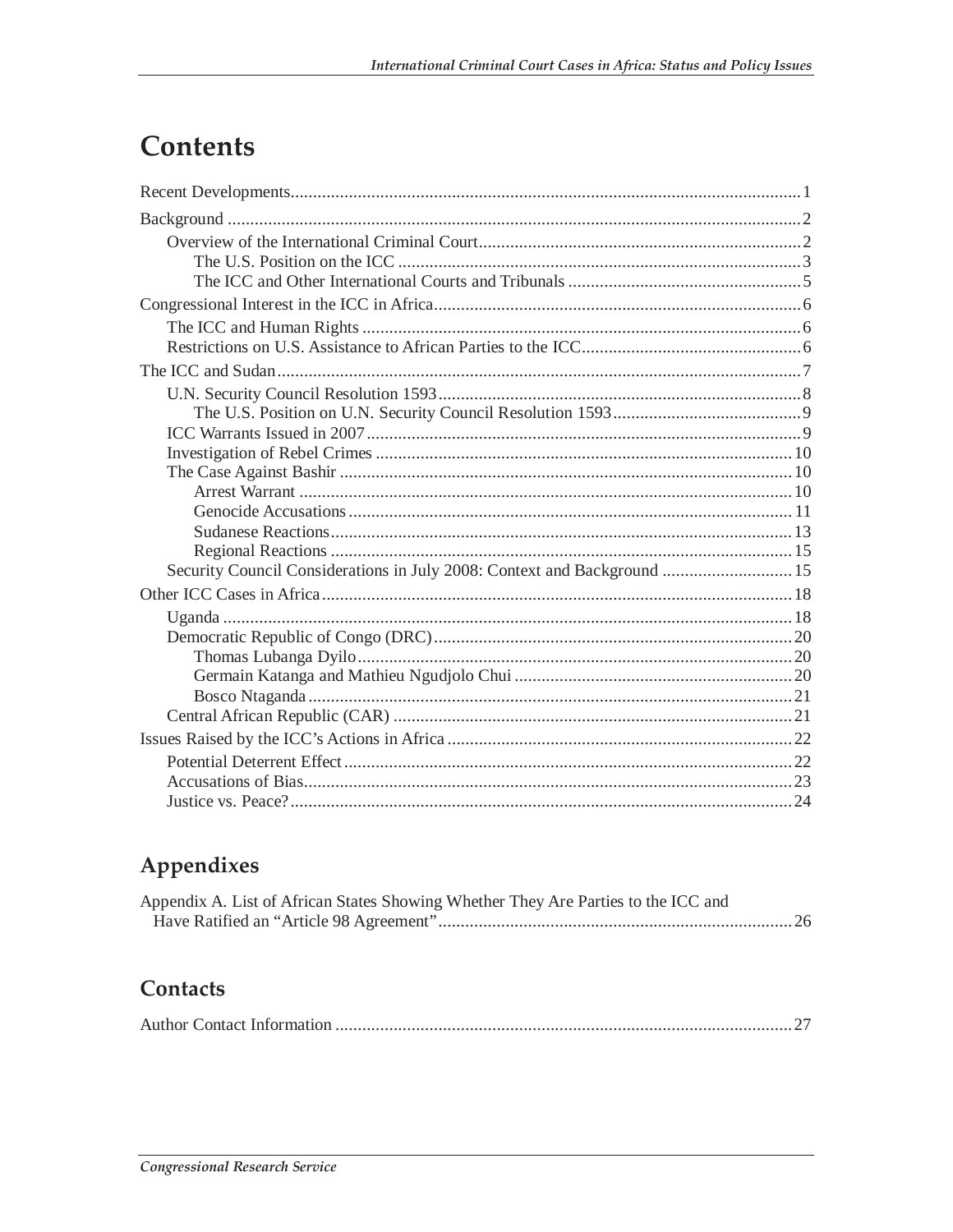## **Recent Developments**

On March 4, 2009, a panel of judges of the International Criminal Court (ICC) issued an arrest warrant for Sudanese President Omar Hassan al-Bashir for war crimes and crimes against humanity in the Darfur region of Sudan. This represents the first attempt by the ICC to prosecute a sitting head of state. While the decision to seek Bashir's arrest has drawn praise from human rights advocates, it also has raised concerns that ICC actions could endanger peace processes in Darfur and southern Sudan. Additional fears that the ICC could imperil humanitarian operations in Sudan were heightened when the Sudanese government responded to the warrant by expelling over a dozen international relief agencies. While the ICC judges approved the Prosecutor's request for a warrant for Bashir, they dismissed the Prosecutor's attempt to prosecute Bashir for the crime of genocide. The Prosecutor has appealed the dismissal.

The decision to prosecute an African head of state has sparked a backlash among African countries, 30 of which are parties to the Court. The African Union (AU) has repeatedly called for a deferral of the prosecution. In July 2009, AU members resolved not to cooperate with the ICC on carrying out the Bashir arrest warrant.<sup>1</sup> At the same time, African parties to the ICC suggested they would refrain from withdrawing from the Court altogether.<sup>2</sup> International human rights groups criticized the move by the AU, and the government of Botswana, a party to the ICC, said in a statement that Botswana "does not agree with this decision and wishes to reaffirm its position that as a state party… it has treaty obligations to fully cooperate with the ICC in the arrest and transfer of the president of Sudan to the ICC."<sup>3</sup> An AU panel on Darfur, headed by former South African President Thabo Mbeki, said it had not taken a stance with regard to the Bashir warrant.<sup>4</sup>

The Obama Administration has expressed support for the ICC investigation and prosecution of war crimes in Sudan, and an Administration spokesman stated that "those that have committed atrocities [in Darfur] should be held accountable."<sup>5</sup> Secretary of State Hillary Clinton, speaking to reporters, said "President Bashir would have a chance to have his day in court if he believes that the indictment is wrongly charged. He can certainly contest it."<sup>6</sup> In late March 2009, then acting State Department spokesman Robert Wood said, "We have said over and again that those who commit atrocities need to be held accountable… We are under no obligation to the ICC to arrest President Bashir. We're not a party to the Rome Statute. And let's leave it at that."<sup>7</sup> In July, the Obama Administration's Special Envoy on Sudan, Gen. Scott Gration, stated that the United States would engage with Sudan's president, "but that does not mean that [Bashir] does not need to do what's right in terms of facing the International Criminal Court and those charges."<sup>8</sup>

<sup>&</sup>lt;sup>1</sup> *Reuters*, "AU Leaders Vote to End Bashir Cooperation with ICC," July 3, 2009.

<sup>2</sup> Barry Malone, "Africa ICC Members Will Not Quit Despite Bashir Move," *Reuters*, June 9, 2009.

<sup>&</sup>lt;sup>3</sup> *AFP*, "Botswana Says Al-Bashir Must Stand Trial at ICC," July 6, 2009.<br><sup>4</sup> *Reuters*, "Mbeki-Led African Panel Says No Stance on ICC," July 11, 2009.

<sup>5</sup> *Agence France-Presse* (*AFP*), "White House Demands 'Accountability' on Darfur After Warrant," March 4, 2009; Colum Lynch, "Sudan Retains Clout While Charges Loom," *The Washington Post*, February 9, 2009.

<sup>6</sup> *Reuters*, "Clinton Says Al-Bashir Can 'Have His Day in Court,' March 4, 2009.

<sup>&</sup>lt;sup>7</sup> *AFP*, "US Says 'Under No Obligation' to Arrest Beshir," March 24, 2009.

<sup>8</sup> *AFP*, "US Envoy: Must Cooperate With Sudan Even if New Warrant Issued," July 9, 2009.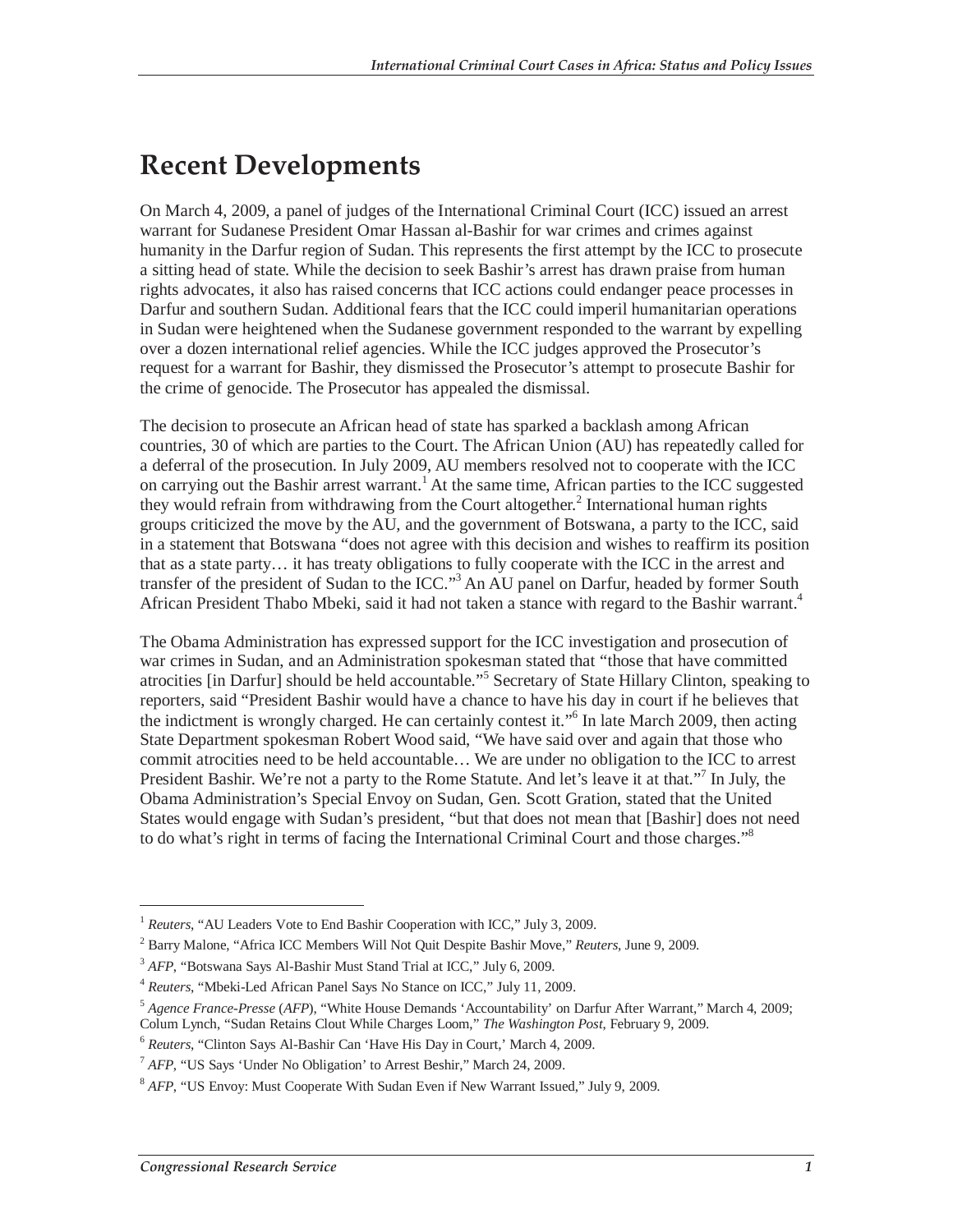In July 2009, President Obama referred to the conflict in Darfur as a "genocide," and averred that it was a "millstone around Africa's neck."<sup>9</sup> At the same time, Special Envoy Gration suggested at a press briefing in June that the Sudanese government was no longer engaged in a "coordinated" genocidal campaign in Darfur, contending that ongoing violence represented "the remnants of genocide" and fighting "primarily between rebel groups, the Sudanese government, and… some violence between Chad and Sudan."10

Members of Congress have expressed a range of positions with regard to the warrant for Bashir. Senator Russell Feingold has urged the Administration not to defer the ICC prosecution, stating, "If there is significant progress made toward ending violence on the ground in Darfur, it may be appropriate to consider a suspension at that time." $I^{\text{II}}$  Senator John Kerry has said the warrant "complicates matters," but should not stop U.S. efforts to resolve the conflict in Darfur.<sup>12</sup> Legislation before the  $111<sup>th</sup>$  Congress references the ICC warrant against Bashir and, more broadly, U.S. government support for ICC prosecutions.

## **Background**

-

### **Overview of the International Criminal Court**

The Statute of the ICC, also known as the Rome Statute, entered into force on July 1, 2002, and established a permanent, independent Court to investigate and bring to justice individuals who commit the most heinous violations of international law and human rights, namely war crimes, crimes against humanity, and genocide.<sup>13</sup> The ICC's jurisdiction extends only over crimes committed since the entry into force of the Statute. The ICC is headquartered in The Hague, Netherlands. As of January 2009, 108 countries were parties to the Statute.<sup>14</sup> The United States is not a party to the ICC. The Assembly of States Parties (the body made up of the 108 parties) provides administrative oversight and other support for the Court, including adoption of the budget and election of 18 judges, a Prosecutor (currently Luis Moreno-Ocampo from Argentina), and a Registrar (currently Bruno Cathala from France).<sup>15</sup>

<sup>9</sup> *AFP*, "Sudan: Obama Comments 'A Step Back,'" July 11, 2009.

<sup>10</sup> Colum Lynch, "Sudan's 'Coordinated' Genocide in Darfur is Over, U.S. Envoy Says," *The Washington Post*, June 18, 2009.

<sup>&</sup>lt;sup>11</sup> *AFP*, "Obama Must Support Beshir Warrant: US senator," March 4, 2009.

<sup>&</sup>lt;sup>12</sup> *Reuters*, "INTERVIEW-Kerry says ICC case no bar on Darfur peace drive," April 17, 2009.

<sup>&</sup>lt;sup>13</sup> The ICC began operating at its inauguration on March 11, 2003. The ICC plans to define and determine its jurisdiction over Crimes of Aggression in 2009. The Statute also established a second independent institution, the Trust Fund for Victims, to help victims of these crimes. The Trust Fund for Victims can only act in situations where the ICC has jurisdiction.

<sup>&</sup>lt;sup>14</sup> For the current status of signatures, ratifications, and reservations, see the ICC's website, http://www.icc-cpi.int/asp/ statesparties.html.

<sup>15</sup> For background information on the International Criminal Court, see CRS Report RL31437, *International Criminal Court: Overview and Selected Legal Issues*, by Jennifer K. Elsea.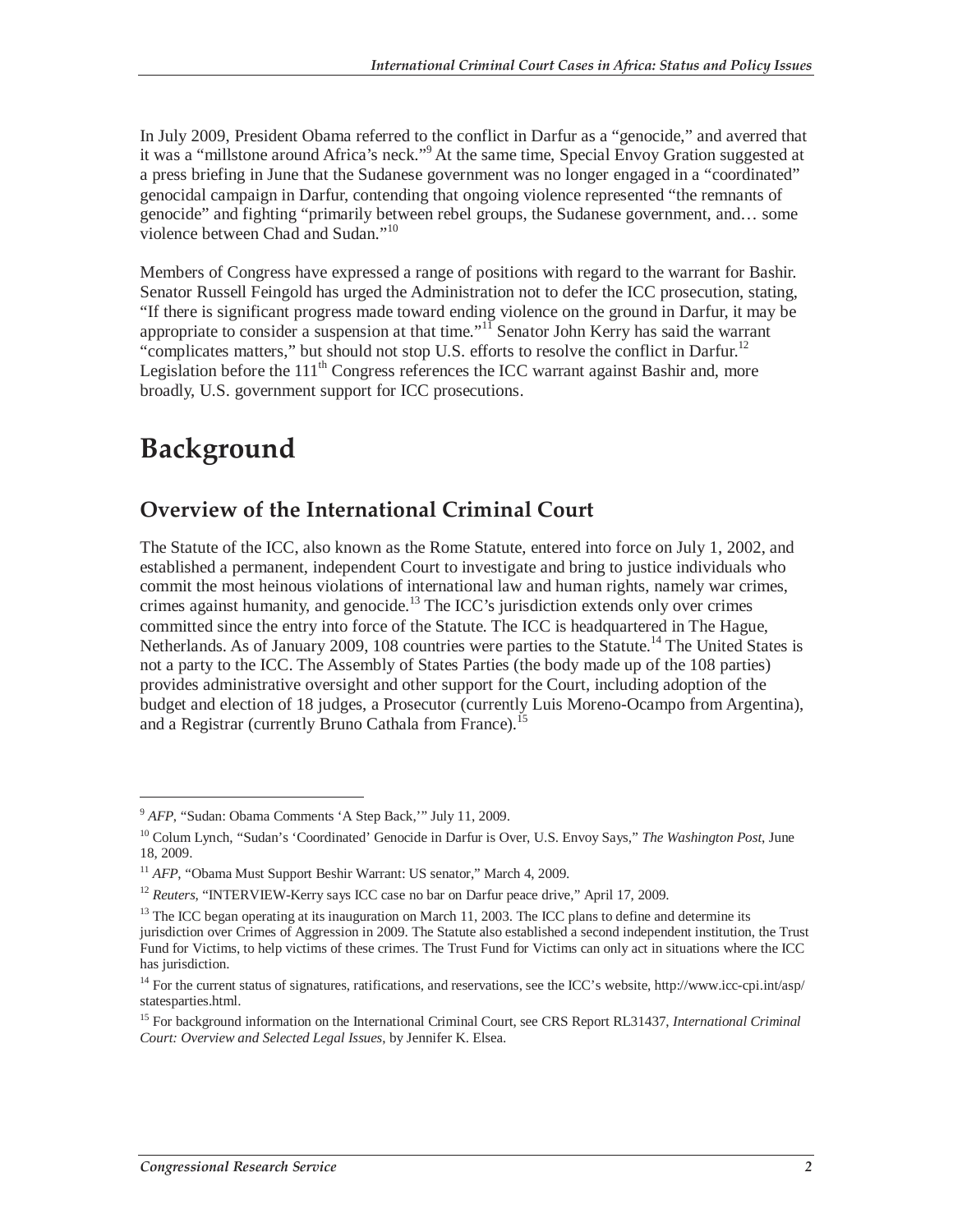Situations<sup>16</sup> may be referred to the ICC in one of three ways as outlined in the articles of the Statute: by a state party to the Statute, the ICC Prosecutor, or the United Nations (U.N.) Security Council. Currently, four situations have been publicly referred to the Prosecutor. The governments of three countries (all parties to the ICC)—Uganda, the Democratic Republic of Congo, and the Central African Republic—each have referred situations to the Prosecutor. The U.N. Security Council has referred one situation (Darfur, Sudan) to the Prosecutor.17 At least two potential situations were dismissed following preliminary analysis, and at least six others remain under consideration.<sup>18</sup>

The ICC is considered a court of last resort—it will only investigate or prosecute cases of the most serious crimes perpetrated by individuals (not organizations or governments), and then, only when national judicial systems are unwilling or unable to handle them. This principle of admissibility before the Court is known as "complementarity."19 Although many domestic legal systems grant sitting heads of state immunity from criminal prosecution, the Rome Statute grants the ICC jurisdiction over any individual, regardless of official capacity.<sup>20</sup>

#### **The U.S. Position on the ICC**

<u>.</u>

The United States is not a party to the Rome Statute. The Bush Administration opposed the Court and renounced any U.S. obligations under the treaty.<sup>21</sup> It objected to the Court on a number of grounds, including:

<sup>17</sup> See press releases on each referral at the ICC's website, http://www.icc-cpi.int.

<sup>20</sup> Article 27 of the Rome Statute.

<sup>&</sup>lt;sup>16</sup> Articles 13 and 14 (1) of the Rome Statute provide for both States Parties and U.N. Security Council referral of "situations" to the Court. During the negotiations, the question arose of whether individual "cases" or "situations" should be referred to the ICC Prosecutor. According to one author, writing on the jurisdiction of the ICC, "it was suggested that States Parties should not be able to make complaints about individual crimes or cases: it would be more appropriate, and less political, if 'situations' were instead referred to the Court." (Elizabeth Wilmshurst, "Jurisdiction of the Court," Chapter 3, in Roy S. Lee, editor, *The International Criminal Court. The Making of the Rome Statute: Issues, Negotiations, Results* [Boston: Kluwer Law International, 1999], p. 131.) Another author, writing on the role of the Prosecutor, noted that the "powers of the Prosecutor could also be broadened in the context of a State's complaint to the Court, if the complaint referred to 'situations' rather than to individual 'cases.'" A proposal to this effect, introduced by the U.S. delegation in 1996, was "very soon supported by a large majority of States," many of whom had been "uneasy" with allowing a party to "select individual cases of violations and lodge complaints...with respect to such cases. This could...encourage politicization of the complaint procedure." The Prosecutor, after referral of the situation, could "initiate a case against the individual or individuals concerned." (Silvia A. Fernandez de Gurmendi, "The Role of the International Prosecutor," Chapter 6, in Lee, *The International Criminal Court*, p. 18

<sup>&</sup>lt;sup>18</sup> Reportedly, the ICC has received 1,700 communications about alleged crimes in 139 countries, but 80 percent have been found to be outside the jurisdiction of the court. The Prosecutor has received self referrals only from African countries. See Stephanie Hanson, Global Policy Forum, "Africa and the International Criminal Court," *Council on Foreign Relations*, July 24, 2008.

<sup>&</sup>lt;sup>19</sup> The bar for proving complementarity has been set very high. In the ICC case against Congolese suspect Thomas Lubanga Dyilo, the Pre-Trial Chamber ruled that in order for a case to be inadmissible, national proceedings must encompass "both the person and the conduct which is the subject of the case before the Court" (ICC Pre-Trial Chamber I, The Prosecutor Vs. Thomas Lubanga Dyilo, *Decision on the Prosecutor's Application for a Warrant of Arrest, Article 38*, February 10, 2006). This language suggests that a domestic prosecution must essentially duplicate the ICC prosecution in order for admissibility to be challenged. Even in such a case, the ICC may retain jurisdiction if domestic proceedings are not conducted impartially or independently (Rome Statute, Article 17).

<sup>&</sup>lt;sup>21</sup> The United States signed the Rome Statute under the Clinton Administration, on December 31, 2000, but did not submit the agreement to the Senate for its advice and consent to treaty and ratification. In May 2002, the Bush Administration notified the United Nations that it did not intend to become a party to the ICC, and that there were therefore no legal obligations arising from the signature.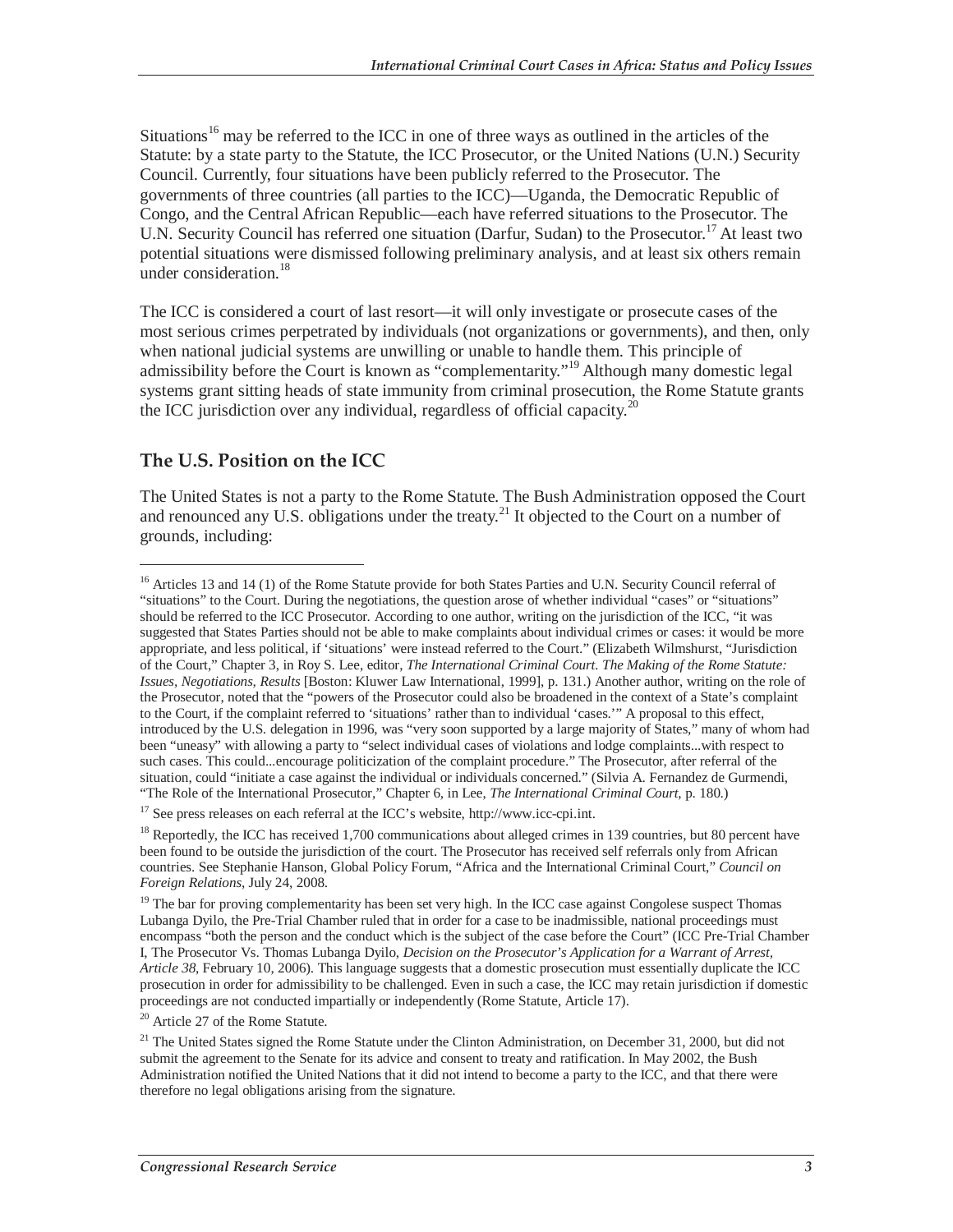- the Court's assertion of jurisdiction (in certain circumstances) over citizens, including military personnel, of countries that are not parties to the treaty<sup>22</sup>;
- the perceived lack of adequate checks and balances on the powers of the ICC prosecutors and judges;
- the perceived dilution of the role of the U.N. Security Council in maintaining peace and security; and
- the ICC's potentially chilling effect on America's willingness to project power in the defense of its interests.

The Bush Administration sought to conclude bilateral immunity agreements (BIAs), known as "Article 98 agreements," with most states parties to exempt U.S. citizens from possible surrender to the ICC.<sup>23</sup> These agreements are named for Article 98(2) of the Statute, which bars the ICC from asking for surrender of persons from a state party that would require it to act contrary to its international obligations.

The U.S. government is prohibited by law from assisting the ICC in its investigations, arrests, detentions, extraditions, or prosecutions of war crimes, under the American Servicemembers' Protection Act of 2002, or ASPA (P.L. 107-206, Title II). The prohibition is extensive, covering, among other things, the obligation of appropriated funds, assistance in investigations on U.S. territory, participation in U.N. peacekeeping operations unless certain protections from ICC actions are provided to specific categories of people, and the sharing of classified and law enforcement information.<sup>24</sup>

The Obama Administration is conducting a high-level review of its policy toward the ICC. In her confirmation hearing before the Senate Foreign Relations Committee in January 2009, Secretary of State Hillary Clinton said, "Whether we work toward joining or not, we will end hostility toward the ICC and look for opportunities to encourage effective ICC action in ways that promote U.S. interests by bringing war criminals to justice."<sup>25</sup> In March 2009, then-acting Assistant Secretary for International Organizations James B. Warlick said, in response to a question on the Administration's position on joining the ICC, "There will be a policy process that will address this Administration's position on the International Criminal Court, so it's too early to say."<sup>26</sup>

 $22$  The United States had supported a version of the Rome Statute that would have allowed the U.N. Security Council to refer cases involving non-states parties to the ICC, but would not have allowed other states or the Prosecutor to refer cases.

<sup>&</sup>lt;sup>23</sup> Each state party to an Article 98 agreement promises that it will not surrender citizens of the other state party to international tribunals or the ICC, unless both parties agree in advance. An Article 98 agreement would prevent the surrender of certain persons to the ICC by parties to the agreement, but would not bind the ICC if it were to obtain custody of the accused through other means. See the **Appendix A** for a list of states parties to the ICC and Article 98 agreements in Africa.

<sup>24</sup> These prohibitions do not apply to cooperation with an *ad hoc* international criminal tribunal established by the U.N. Security Council such as the International Criminal Tribunal for the Former Yugoslavia (ICTY) or the International Criminal Tribunal for Rwanda (ICTR). See 22 U.S.C. 7423(a)(1). In the case of Darfur, the *Darfur Accountability and Divestment Act of 2007* (H.R. 180), passed by the House on August 3, 2007, would have offered U.S. support to the ICC's efforts to prosecute those responsible for acts of genocide in Darfur, but was not enacted into law.

<sup>25</sup> Walter Pincus, "Clinton's Goals Detailed," *The Washington Post*, January 19, 2009.

<sup>&</sup>lt;sup>26</sup> U.S. State Department, "U.S. Reengagement with the U.N." March 20, 2009, Foreign Press Center briefing transcript.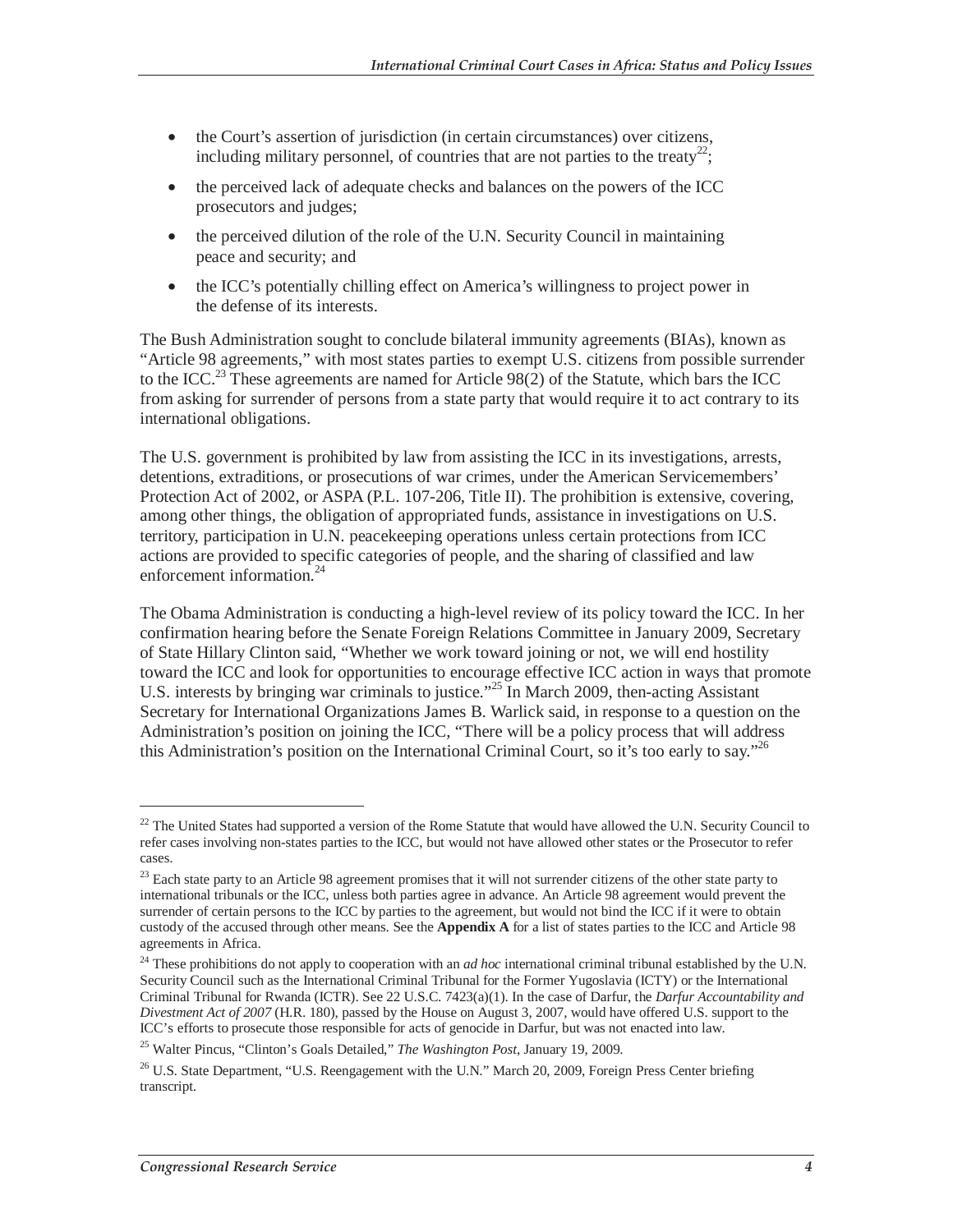#### **The ICC and Other International Courts and Tribunals**

The post-World War II Nuremberg and Tokyo tribunals to prosecute Nazi and Japanese leaders for crimes against peace, war crimes, and crimes against humanity established precedent for the ICC. Other international courts and tribunals, such as the International Criminal Tribunals for the former Yugoslavia and for Rwanda, also built on these precedents. However, there are some important distinctions between the work of the ICC and that of courts created with limited jurisdiction. The ICC was established through a multilateral treaty and is a permanent, international criminal tribunal.<sup>27</sup> It is not a U.N. body. By contrast, the tribunals for the former Yugoslavia<sup>28</sup> and Rwanda,<sup>29</sup> which were created under separate U.N. Security Council resolutions to address the allegations of crimes against humanity in those countries, are case specific, limited in jurisdiction, and temporary. The Security Council may establish international criminal tribunals on a case-by-case basis.

Numerous regional and other international courts and tribunals also have been created, some on an *ad hoc* basis, to address particular issues.<sup>30</sup> For example, there are options for mixed courts, which may consist of both international judges and prosecutors as well as judges and prosecutors having the nationality of the state in which the trial takes place. Moreover, a mixed court may draw on domestic as well as international law. The mixed court may be part of the judicial organ of the state, as in Kosovo, Cambodia, or Timor-Leste, or it may be more international in the form of a special court, such as the one established for Sierra Leone.<sup>31</sup> These courts and tribunals are distinct from the ICC.

#### *International Court of Justice*

<u>.</u>

The International Court of Justice (ICJ), also located in The Hague, is the principal judicial organ of the United Nations. The ICJ does not prosecute individuals; its role is to settle, in accordance

 $27$  The creation of the ICC is the culmination of a decades-long effort to establish an international court with the jurisdiction to try individuals for the commission of crimes against humanity. For a general background and discussion of the ICC, see CRS Report RL30020, *The International Criminal Court Treaty: Description, Policy Issues, and Congressional Concerns*, by Ellen Grigorian; CRS Report RL31437, *International Criminal Court: Overview and Selected Legal Issues*, by Jennifer K. Elsea; and CRS Report RL32605, *Genocide: Legal Precedent Surrounding the Definition of the Crime*, by Judith Derenzo and Michael John Garcia.

<sup>&</sup>lt;sup>28</sup> On May 25, 1993, U.N. Security Council Resolution 827 (1993) established the International Criminal Tribunal for the former Yugoslavia (ICTY). It had its precursors in U.N. Security Council Resolution 752, which asked parties to respect humanitarian law; U.N. Security Council Resolution 771, which condemned ethnic cleansing and demanded access by international observers; and U.N. Security Council Resolution 780, which requested the U.N. Secretary-General to establish a Commission of Experts to investigate alleged violations of humanitarian law.

<sup>&</sup>lt;sup>29</sup> U.N. Security Council Resolution 935 (2004) asked the Secretary-General to establish a Commission of Experts to examine the allegations of genocide and grave violations of international humanitarian law in Rwanda. After its investigation, the Commission recommended that an international tribunal be established to address the crimes. On November 8, 2004, the Security Council, in Resolution 955, established the International Criminal Tribunal for Rwanda (ICTR).

<sup>30</sup> See, for example, "African International Courts and Tribunals" website, at http://www.aict-cita.org.

<sup>&</sup>lt;sup>31</sup> The Special Court for Sierra Leone (SCSL), a hybrid international-domestic court based in Sierra Leone's capital, Freetown, was set up jointly by the Government of Sierra Leone and the United Nations under Security Council Resolution 1315 (2000). It is mandated to try those who bear the greatest responsibility for serious violations of international humanitarian law and Sierra Leonean law committed in the territory of Sierra Leone after November 30, 1996. While most suspects have been tried in Freetown, former President Charles Taylor of Liberia is in custody in the Hague, where he is being tried by the SCSL for crimes against humanity and other violations of international humanitarian law.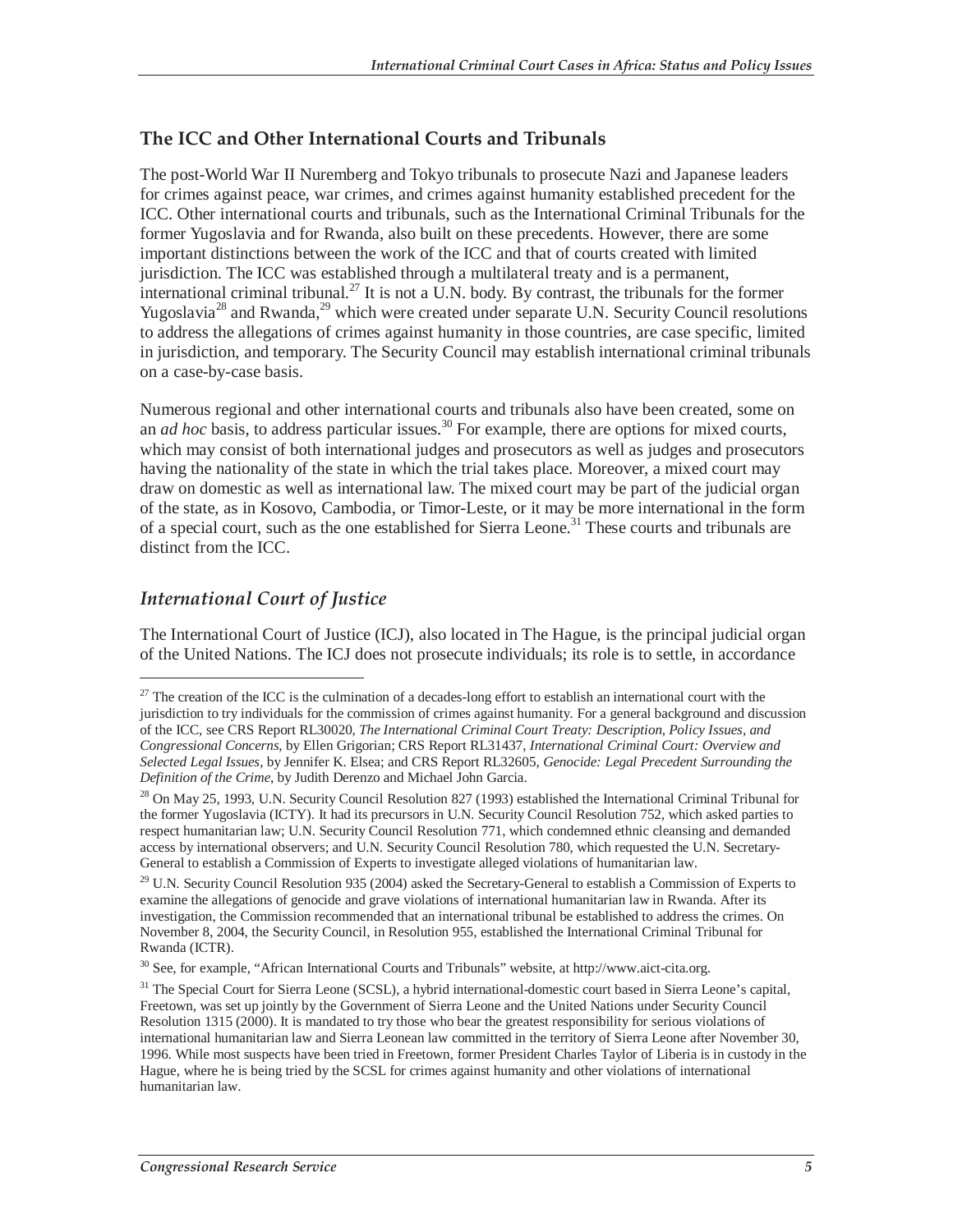with international law, legal disputes submitted to it by states. Only states may submit cases for consideration, although the ICJ also will give advisory opinions on legal questions when requested to do so by authorized international organizations.<sup>32</sup>

## **Congressional Interest in the ICC in Africa**

Members of Congress have taken a range of positions on the ICC with regard to Africa. Many in Congress are concerned about massive human rights violations on the continent, and some see the ICC as a possible means of redress for these crimes. At the same time, some oppose the Court on jurisdictional grounds. A combination of presidential waivers and changes to the law have effectively nullified restrictions on U.S. assistance to African parties to the ICC. Restrictions on military assistance to ICC members under the American Servicemembers' Protection Act of 2002, or ASPA (P.L. 107-206, Title II), were repealed under the National Defense Authorization Acts for FY2007 and FY2008. Separately, a restriction on Economic Support Fund (ESF) assistance to certain foreign governments that were parties to the ICC was not carried forward in the Omnibus Appropriations Act of 2009 (P.L. 111-8).

### **The ICC and Human Rights**

Recent draft legislation before Congress has referenced the ICC in connection with human rights abuses in conflicts in Uganda and the Democratic Republic of Congo, and in connection with the global use of child soldiers. Additionally, there has been particular congressional interest in the ICC's work related to Darfur. Relevant legislation before the 111<sup>th</sup> Congress includes:

- H.Con.Res. 97 ("Calling on the President to support United Nations Security Council referrals of situations involving genocide, war crimes, and crimes against humanity to the International Criminal Court, to cooperate with investigations and prosecutions conducted by the International Criminal Court, and participate as an observer at meetings of the Assembly of States Parties to the Rome Statute"), introduced on April 2, 2009 and referred to the House Committee on Foreign Affairs; and
- H.Res. 241 ("Commending the International Criminal Court for issuing a warrant for the arrest of Omar Hassan Ahmad al-Bashir, President of the Republic of the Sudan, for war crimes and crimes against humanity, and expressing the hope that this will be a significant step in the long road towards achieving peace and stability in the Darfur region"), introduced on March 12, 2009 and referred to the House Committee on Foreign Affairs.

### **Restrictions on U.S. Assistance to African Parties to the ICC**

Observers have raised concerns over the possible assertion of ICC jurisdiction over U.S. military personnel in connection with U.S. participation in U.N. peacekeeping missions in Africa, and with respect to the new U.S. Combatant Command for Africa, AFRICOM.<sup>33</sup> Jurisdictional and

<sup>&</sup>lt;sup>32</sup> See U.S. Department of State, United States Participation in the United Nations—2006, p. 130.

<sup>33</sup> See CRS Report RL34003, *Africa Command: U.S. Strategic Interests and the Role of the U.S. Military in Africa*, by (continued...)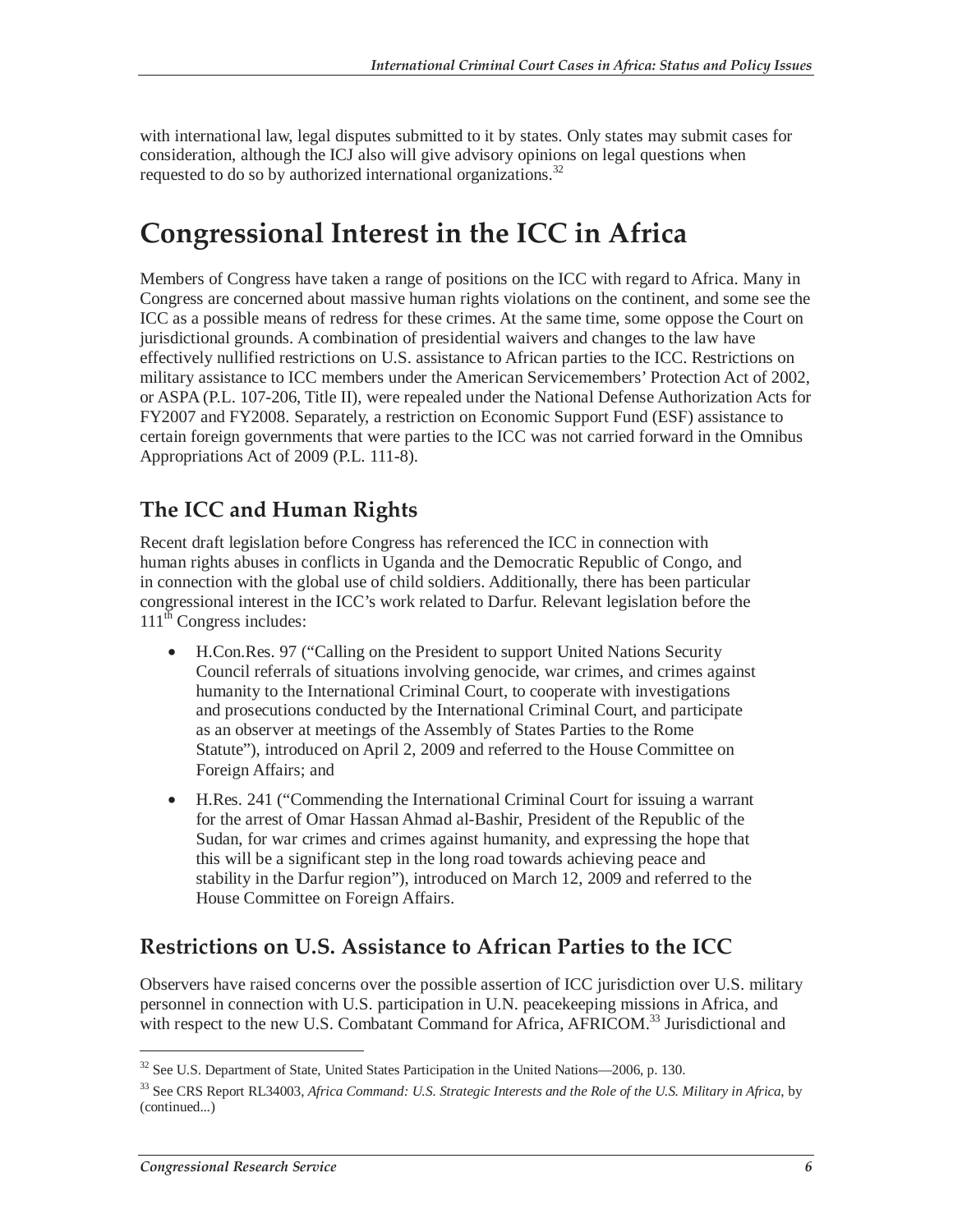other concerns led Congress to pass the American Servicemembers' Protection Act of 2002, or ASPA (P.L. 107-206, Title II), which was signed into law on August 2, 2002. Section 2007 of ASPA prohibited U.S. military assistance to ICC member-states, except for NATO countries, major non-NATO allies, and countries subject to various other waiver provisions. Permanent waivers were granted to countries that ratified Article 98 agreements promising not to surrender U.S. nationals to the Court.

In Sub-Saharan Africa, ASPA effectively froze International Military Education and Training (IMET), Foreign Military Financing (FMF), and Excess Defense Articles (EDA) accounts for Kenya, Mali, Namibia, Niger, South Africa, and Tanzania. However, President Bush waived the prohibition on IMET assistance to 21 countries, including these six, on September 29, 2006, due to concerns that the restrictions could preclude valuable military-to-military ties.<sup>34</sup> Congress repealed the ASPA restriction on IMET funding in the National Defense Authorization Act for FY2007 (P.L. 109-364), which was signed into law on October 17, 2006. The National Defense Authorization Act for FY2008 (P.L. 110-181), signed into law on January 28, 2008, repealed Section 2007 of ASPA entirely, ending remaining prohibitions on FMF and EDA assistance.

Separately, the Nethercutt Amendment to the FY2005 Consolidated Appropriations Act (P.L. 108- 447) prohibited Economic Support Fund (ESF) assistance to members of the ICC that had not entered into an Article 98 agreement with the United States, with certain waiver provisions. This prohibition was included as part of the FY2006 Consolidated Appropriations Act (P.L. 109-102, Section 574), and subsequently carried over via continuing resolutions on February 15, 2007 (P.L. 110-5) and September 29, 2007 (P.L. 110-92). A substantially identical restriction was included in the Consolidated Appropriations Act of 2008 (P.L. 110-161, Section 671), signed into law December 26, 2007. However, this restriction was not applied to African countries, due to presidential waivers with respect to Kenya, Mali, Namibia, Niger, South Africa, and Tanzania.<sup>35</sup> The Omnibus Appropriations Act of 2009 (P.L. 111-8) did not carry forward Section 671, which contained the restrictions. This ended such limitations on ESF assistance.

## **The ICC and Sudan**

Sudan is a unique case because of the circumstances of ICC involvement, and because of whom the ICC Prosecutor has chosen to pursue. ICC jurisdiction in Sudan was referred by the U.N. Security Council, as Sudan is not a party to the Court. In September 2004, the Security Council established an International Commission of Inquiry on Darfur under Resolution 1564, citing

<u>.</u>

<sup>(...</sup>continued)

Lauren Ploch. The Defense Department has signaled its intention to locate an AFRICOM staff presence on the continent, either in the form of a headquarters or regional offices. Depending on the country, the United States may or may not have a Status of Forces Agreement (SOFA) that appropriately covers military personnel not detailed to the Embassy. The United States also has a semi-permanent troop presence known as Combined Joint Task Force-Horn of Africa (CJTF-HOA), in Djibouti. Personnel associated with CJTF-HOA conduct activities throughout the region. The command authority for CJTF-HOA, previously under Central Command (CENTCOM), was transferred to AFRICOM in 2008.

<sup>&</sup>lt;sup>34</sup> Presidential Determination No. 2006-27 of September 29, 2006; CRS interview with State Department official, September 4, 2008.

<sup>&</sup>lt;sup>35</sup> Presidential Determination No. 2007-5 of November 27, 2006, waives restrictions on FY2006 ESF assistance; Presidential Determination No. 2008-21 of June 20, 2008, does not specify a fiscal year.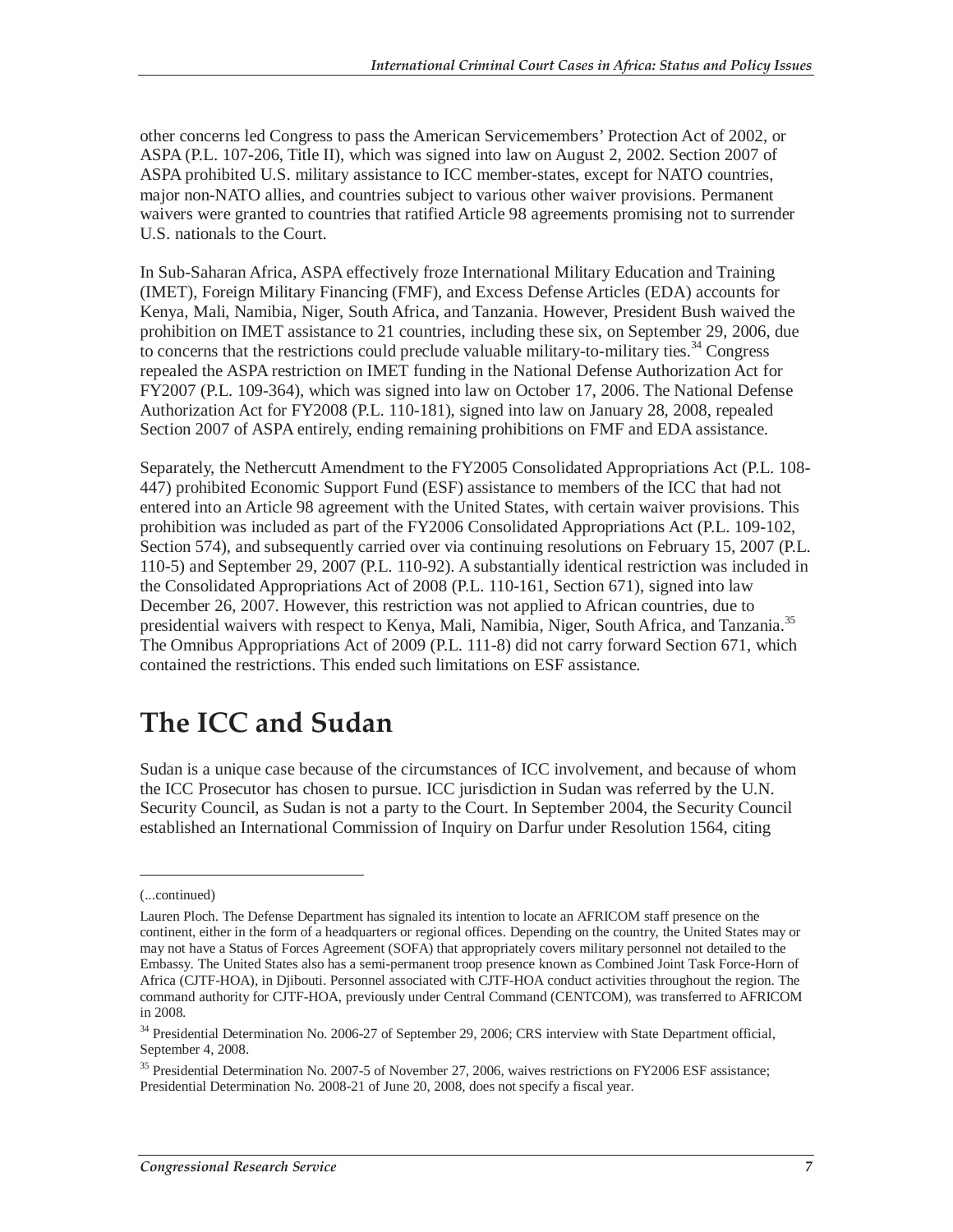concern that the Sudanese government had not met its obligations under previous Resolutions.<sup>36</sup> In January 2005, the Commission reported that it had compiled a confidential list of potential war crimes suspects, and "strongly recommend[ed]" that the Security Council refer the situation in Darfur to the ICC.<sup>37</sup> On March 31, 2005, U.N. Security Council Resolution 1593 referred the situation in Darfur to the ICC Prosecutor. Following the referral, the ICC Prosecutor received the document archive of the Commission of Inquiry. The Prosecutor also received the Commission's sealed list of individuals suspected of committing serious abuses in Darfur, though this list is not binding on the selection of suspects. The Office of the Prosecutor initiated its own investigation in June 2005.

In April 2007, the ICC issued arrest warrants for a former Sudanese Cabinet Minister and an alleged former leader of the Janjaweed militia in Darfur. The Sudanese government has refused to comply with the warrants, and both suspects remain at large. The Prosecutor is also investigating alleged attacks on peacekeepers and aid workers in Darfur, and in December 2008 filed cases against three rebel commanders in connection with an attack in 2008 that killed twelve African Union peacekeeping troops.

On March 4, 2009, ICC judges issued an arrest warrant for Sudanese President Omar Hassan al-Bashir for crimes against humanity and war crimes in the Darfur region. The warrant, which was issued in response to a request by the ICC Prosecutor in July 2008, represents the first time the ICC has attempted to prosecute a sitting head of state. The judges' decision, welcomed by many as a step toward ending impunity in Darfur, has provoked condemnation in Sudan and controversy in the region. Sudanese government officials have rejected the ICC's jurisdiction, as Sudan is not a party to the Court,  $38$  while many international legal experts argue that Sudan is obligated as a U.N. member state to cooperate with ICC actions because they stem from a U.N. Security Council resolution.

### **U.N. Security Council Resolution 1593**

On March 31, 2005, the U.N. Security Council, acting under Chapter VII of the U.N. Charter, adopted Resolution 1593 (2005), which refers reports about the situation in Darfur, Sudan (dating back to July 1, 2002) to the ICC Prosecutor.<sup>39</sup> The Resolution was adopted by a vote of 11 in favor, none against, and with four abstentions—the United States, China, Algeria, and Brazil.<sup>40</sup> While Sudan is not a party to the ICC and has not consented to its jurisdiction, the case can be referred to the ICC by the U.N. Security Council under Chapter VII. The Resolution is binding on

<u>.</u>

<sup>36</sup> S/RES/1564 (2004), September 18, 2004.

<sup>&</sup>lt;sup>37</sup> Report of the International Commission of Inquiry on Darfur to the United Nations Secretary-General, S/2005/60, January 25, 2005.

<sup>&</sup>lt;sup>38</sup> The Sudanese government signed the Rome Statute on September 8, 2000, but did not ratify it. On August 26, 2008, Sudan notified the Secretary-General of the United Nations, as depositary of Rome Statute of the International Criminal Court, that Sudan "does not intend to become a party to the Rome Statute. Accordingly, Sudan has no legal obligation arising from its signature on 8 September 2000." (Reference: C.N.612.2008.TREATIES-6 [Depositary Notification], Rome Statute of the International Criminal Court, "Sudan: Notification.")

<sup>&</sup>lt;sup>39</sup> See U.N. Press Release, "Security Council Refers Situation in Darfur, Sudan, to Prosecutor of International Criminal Court," SC/8351; and U.N. Press Release, "Secretary-General Welcomes Adoption of Security Council Resolution Referring Situation in Darfur, Sudan to International Criminal Court Prosecutor," March 31, 2005, SG/SM/9797- AFR/1132.

 $^{40}$  U.N. Security Council Resolution 1593 (2005), March 31, 2005.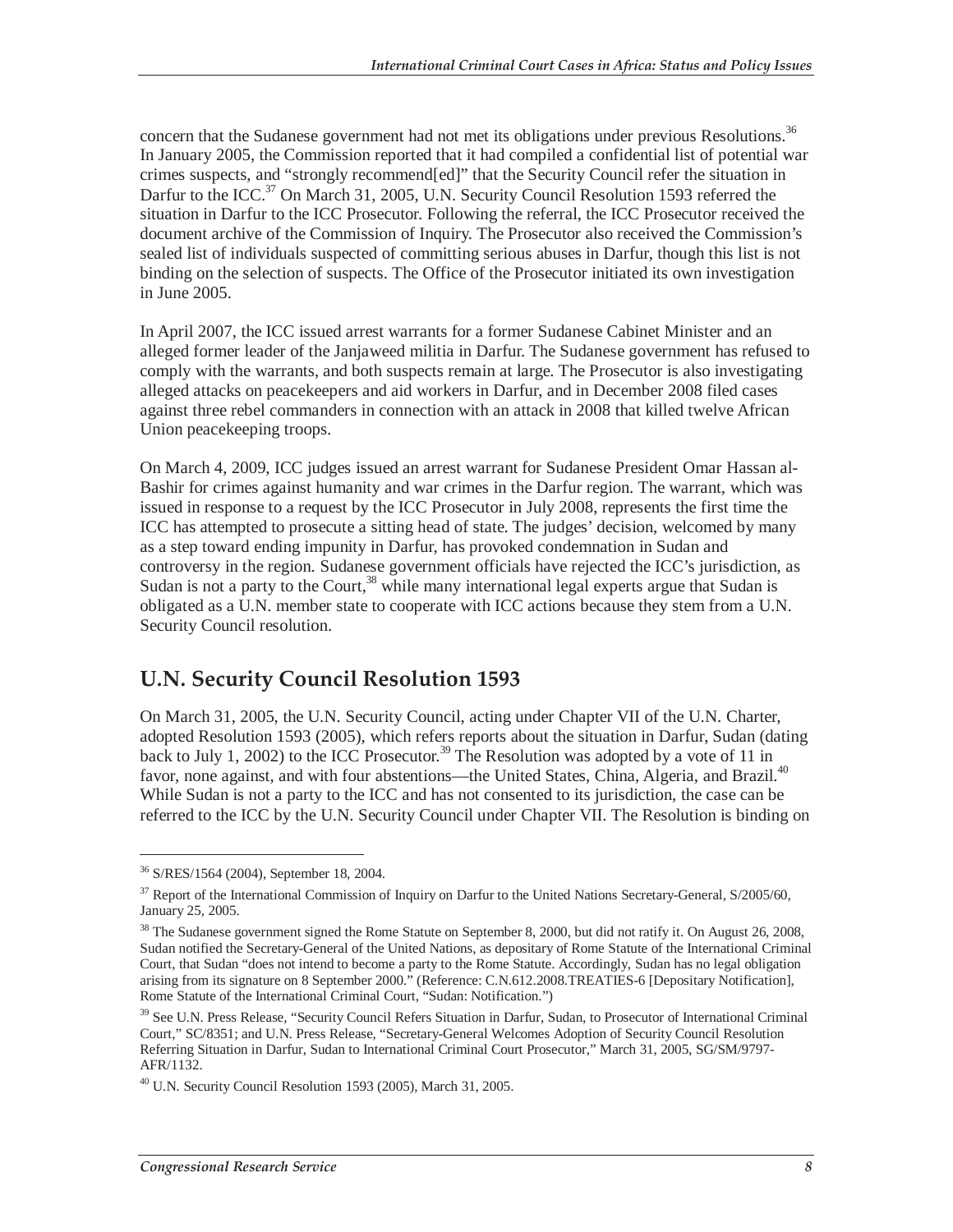all U.N. member states, including Sudan. Under the ICC Statute, the ICC is authorized, but not required, to accept the case. $41$ 

#### **The U.S. Position on U.N. Security Council Resolution 1593**

In statements made in July and September 2004, respectively, Congress and the Bush Administration declared that genocide was taking place in Darfur.<sup>42</sup> The Administration supported the formation of the International Commission of Inquiry for Darfur.<sup>43</sup> However, the Bush Administration preferred a special tribunal in Africa to be the mechanism of accountability for those who committed crimes in Darfur. It objected to the U.N. Security Council referral to the ICC because of its stated objections to the ICC's jurisdiction over nationals of states not party to the Rome Statute.<sup>44</sup> However, the United States had at one time supported a version of the Rome Statute that would have allowed the U.N. Security Council to refer cases involving non-states parties to the ICC, but would not have allowed other states or the Prosecutor to refer cases. The United States abstained on Resolution 1593 (which is not equivalent to a veto in the Security Council) because the Resolution included language that dealt with the sovereignty questions of concern and essentially protected U.S. nationals and other persons of non-party States other than Sudan from prosecution.<sup>45</sup> The abstention did not change the fundamental objections of the Bush Administration to the ICC.

At the same time, the Bush Administration supported international cooperation to stop atrocities occurring in Darfur.<sup>46</sup> The Administration and Congress expressed support for bringing to justice those who perpetrate genocide, war crimes, and crimes against humanity in the region. However, U.S. legal restrictions on providing assistance to the ICC presented an obstacle to the use of the ICC for that purpose. As discussed above, the Obama Administration is conducting a review of its policy towards the ICC and it remains to be seen how it will address situations like Darfur.

### **ICC Warrants Issued in 2007**

-

In April 2007, the ICC issued arrest warrants for Ahmad Muhammad Harun, who had served as Interior Minister from 2003 and 2005, and Ali Muhammad Ali Abd-Al-Rahman (known as Ali Kushayb), who had allegedly acted as leader of the Janjaweed in the Wadi Salih area of Darfur.<sup>47</sup>

<sup>&</sup>lt;sup>41</sup> Frederic L. Kirgis, "U.N. Commission's Report on Violations of International Humanitarian Law in Darfur: Security Council Referral to the International Criminal Court," *American Society of International Law Insight Addendum*, April 5, 2005.

<sup>&</sup>lt;sup>42</sup> Concurrent Resolution Declaring Genocide in Darfur, Sudan (H.Con.Res. 467 [108<sup>th</sup>], July 22, 2004; Congressional Testimony by then-Secretary of State Colin Powell, September 9, 2004.

<sup>&</sup>lt;sup>43</sup> U.N. Press Release, "Security Council Declares Intention to Consider Sanctions to Obtain Sudan's Full Compliance with Security, Disarmament Obligations on Darfur," SC/8191, September 18, 2004.

<sup>&</sup>lt;sup>44</sup> U.S. Mission to the United Nations (USUN) Press Release #055, "Explanation of Vote on the Sudan Accountability Resolution," Ambassador Ann W. Patterson, March 31, 2005.

<sup>&</sup>lt;sup>45</sup> See Paragraph 6 of Security Council Resolution 1593; also see Kirgis, Op. Cit.

<sup>46</sup> USUN Press Release #055, Op. Cit.; USUN Press Release #229, "Statement on the Report of the International Criminal Court," Carolyn Willson, Minister Counselor for International Legal Affairs, November 23, 2005.

 $47$  The Sudanese government has denied having control over the Janjaweed, a term for ethnic Arab militias accused of perpetrating human rights abuses in Darfur. However, consensus exists among human rights researchers, journalists, and others who have visited Darfur that the Janjaweed have received arms and support from the government. The warrants were made public in early May 2007.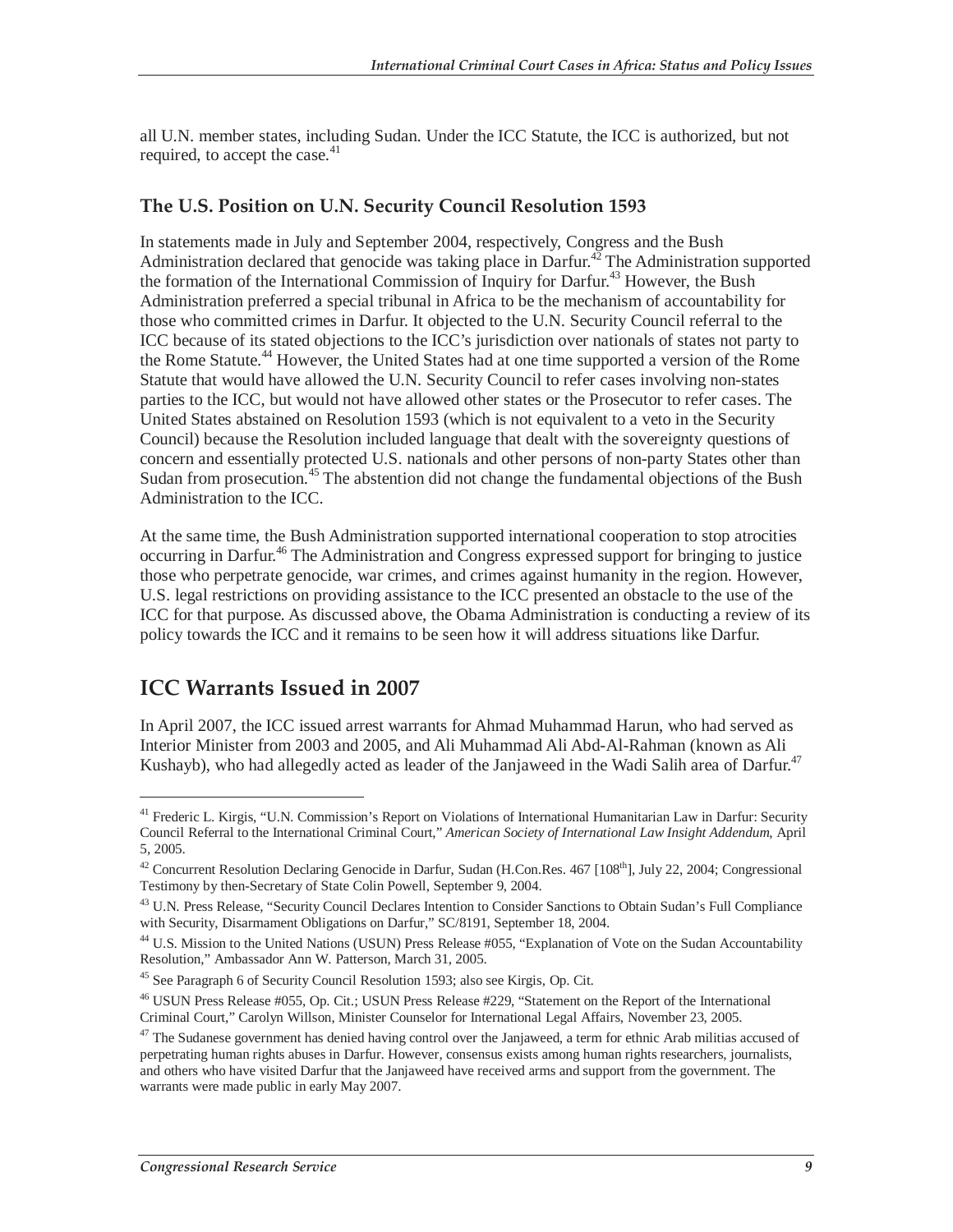They were each accused of over 40 counts of war crimes and crimes against humanity in connection with abuses allegedly committed in Darfur in 2003 and 2004.<sup>48</sup>

While the Sudanese government initially refused to comply with either warrant, news reports suggest that Sudanese authorities arrested Kushayb in October 2008.<sup>49</sup> However, Sudanese officials stated they would conduct their own investigation into his alleged crimes in Darfur, and did not indicate that they planned to turn him over to the ICC. Harun was promoted to Minister of Humanitarian Affairs and co-president of a committee to investigate human rights violations in Sudan.<sup>50</sup> In May, Harun was reportedly appointed Governor of South Kordofan State. In 2005, following the initiation of the ICC's investigation, the Sudanese government created its own special courts for Darfur in an apparent effort to stave off the ICC's jurisdiction under the principle of complementarity. However, the courts' efforts were widely criticized as insufficient.<sup>51</sup>

### **Investigation of Rebel Crimes**

In December 2007, the ICC Prosecutor announced the opening of a new investigation into the targeting of peacekeepers and aid workers in Darfur. In November 2008, the Prosecutor submitted a sealed case against three alleged rebel commanders in Darfur whom he accused of committing war crimes during an attack on the town of Haskanita on September 29, 2008. According to the office of the Prosecutor, twelve African Union peacekeepers were killed and eight were injured in the attack.<sup>52</sup> In May, ICC pretrial judges issued a summons to one of the three, Bahar Idriss Abu Garda, to appear before the Court on May 18.<sup>53</sup> Abu Garda reported to The Hague voluntarily. The judges are still deliberating on whether to issue summonses, or warrants, for the two other alleged rebel commanders sought by the Prosecutor, whose names remain undisclosed.

## **The Case Against Bashir**

#### **Arrest Warrant**

<u>.</u>

On March 4, 2009, ICC judges issued a warrant for the arrest of Sudanese President Omar Hassan al-Bashir. The warrant holds that there are "reasonable grounds" to believe Bashir is criminally responsible for five counts of crimes against humanity and two counts of war crimes. The

<sup>&</sup>lt;sup>48</sup> ICC Press Release, "Warrants of Arrest for the Minister of State for Humanitarian Affairs of Sudan, and a Leader of the Militia/Janjaweed," May 2, 2007.

<sup>49</sup> Jeffrey Gettleman, "Sudan Arrests Militia Chief Facing Trial," *The New York Times*, October 14, 2008.

<sup>&</sup>lt;sup>50</sup> International Federation of Human Rights, "The International Criminal Court and Darfur: Questions and Answers," available online at http://www.iccnow.org/documents/FIDH\_QA\_Darfur\_ENG.pdf.

<sup>51</sup> See e.g. Human Rights Watch, *Lack of Conviction: The Special Criminal Court on the Events in Darfur*, June 2006; U.N. News, "Sudan's Special Court On Darfur Crimes Not Satisfactory, UN Genocide Expert Says," December 16, 2005.

<sup>&</sup>lt;sup>52</sup> ICC Office of the Prosecutor, "Attacks on Peacekeepers Will Not Be Tolerated; ICC Prosecutor presents evidence in third case in Darfur," November 20, 2008. The peacekeepers were serving under the African Union Mission in Sudan (AMIS).

<sup>&</sup>lt;sup>53</sup> The ICC judges issued a summons for Abu Garda, having decided that an arrest warrant was not necessary to ensure the suspect's appearance before the Court. ICC, "Questions and Answers on the Summons to Appear Issued for Bahr Idriss Abu Garda," May 18, 2009.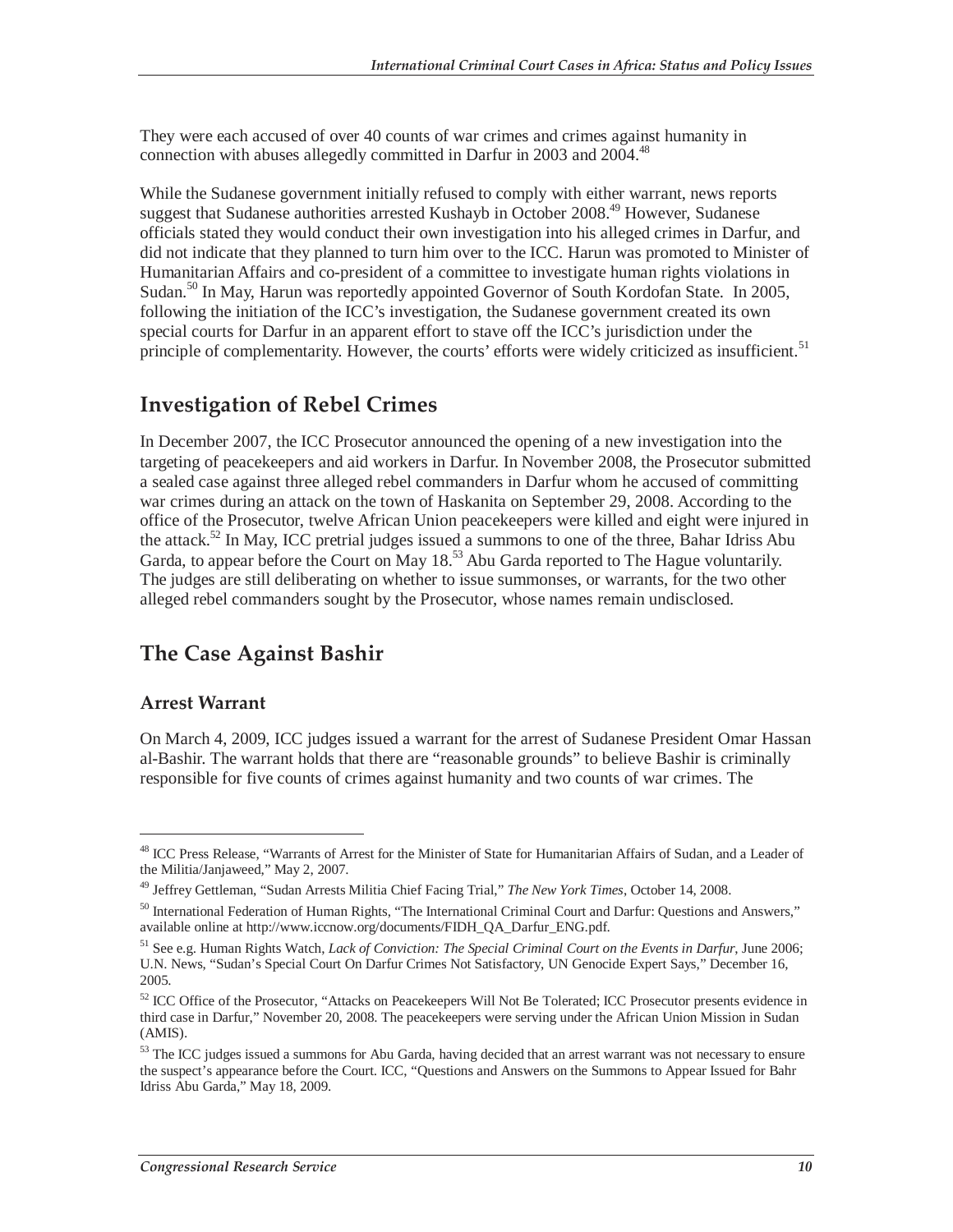accusations refer to alleged attacks by Sudanese security forces and pro-government militia in the Darfur region of Sudan during the government's six-year counter-insurgency campaign.<sup>54</sup>

The ICC warrant states that there are reasonable grounds to believe attacks against civilians in Darfur were a "core component" of the Sudanese government's military strategy, that such attacks were widespread and systematic, and that Bashir acted "as an indirect perpetrator, or as an indirect co-perpetrator." In his application for an arrest warrant, filed in July 2008, the ICC Prosecutor affirmed that while Bashir did not "physically or directly" carry out abuses, "he committed these crimes through members of the state apparatus, the army, and the Militia/Janjaweed" as president and commander-in-chief of the Sudanese armed forces.

Although many domestic legal systems grant sitting heads of state immunity from criminal prosecution, the Rome Statute grants the ICC jurisdiction regardless of official capacity.<sup>55</sup> Human rights organizations, including Amnesty International and Human Rights Watch, hailed the arrest warrant, the first issued by the ICC against a sitting head of state, as an important step against impunity. Many Western governments, including France, Germany, Canada, the United Kingdom, and Denmark, and the European Union as an entity, have called on Sudan to cooperate with the warrant. Reactions by African and Middle Eastern governments have been more critical, with many condemning the ICC or calling for its prosecution to be deferred. Additionally, the governments of Russia and China have opposed the prosecution attempt.

The arrest warrant is not an indictment; under ICC procedures, charges must be confirmed at a pre-trial hearing. The decision to issue a warrant is expected to take into account whether there are reasonable grounds to believe that a suspect committed crimes as alleged by the Prosecutor and whether a warrant is necessary to ensure the suspect's appearance in court. The ICC urged "all States, whether party or not to the Rome Statute, as well as international and regional organizations," to "cooperate fully" with the warrant.<sup>56</sup> One analysis noted that while Bashir may risk arrest if he travels overseas, "no one expects Sudan to hand over Bashir, who has been executive ruler of the country for more than 15 years, absent major political changes in the country."<sup>57</sup>

#### **Genocide Accusations**<sup>58</sup>

-

In his request for an arrest warrant in July 2008, the ICC Prosecutor accused Bashir of three counts of genocide, making Bashir the first individual to be accused of genocide before the Court. The Prosecutor alleged that Bashir "intends to destroy in substantial part the Fur, Masalit and Zaghawa ethnic groups as such" through coordinated attacks by government troops and Janjaweed militia.<sup>59</sup> However, the panel of ICC judges who responded to the application for a

<sup>54</sup> ICC Pre-Trial Chamber I, Warrant of Arrest for Omar Hassan Ahmad Al Bashir, March 4, 2009.

<sup>&</sup>lt;sup>55</sup> Rome Statute, Art. 27. International legal experts are, however, divided as to whether the Rome Statute waives "procedural" immunity for sitting heads of state – i.e., protection from arrest while traveling in official capacity – under customary international law.

<sup>56</sup> ICC press release, "ICC Issues a Warrant of Arrest for Omar Al Bashir, President of Sudan," March 4, 2009.

<sup>57</sup> Patrick Worsnip, "No Quick Way to Enforce ICC Warrant for Bashir," *Reuters*, March 5, 2009.

<sup>58</sup> See CRS Report RL32605, *Genocide: Legal Precedent Surrounding the Definition of the Crime*, by Judith Derenzo and Michael John Garcia, for a discussion of the legal elements of genocide under the Rome Statute and under the 1948 Convention on the Prevention and Punishment of the Crime of Genocide.

<sup>&</sup>lt;sup>59</sup> Darfur's main rebel groups are associated with these ethnicities; the Prosecutor's case against Bashir alleges that (continued...)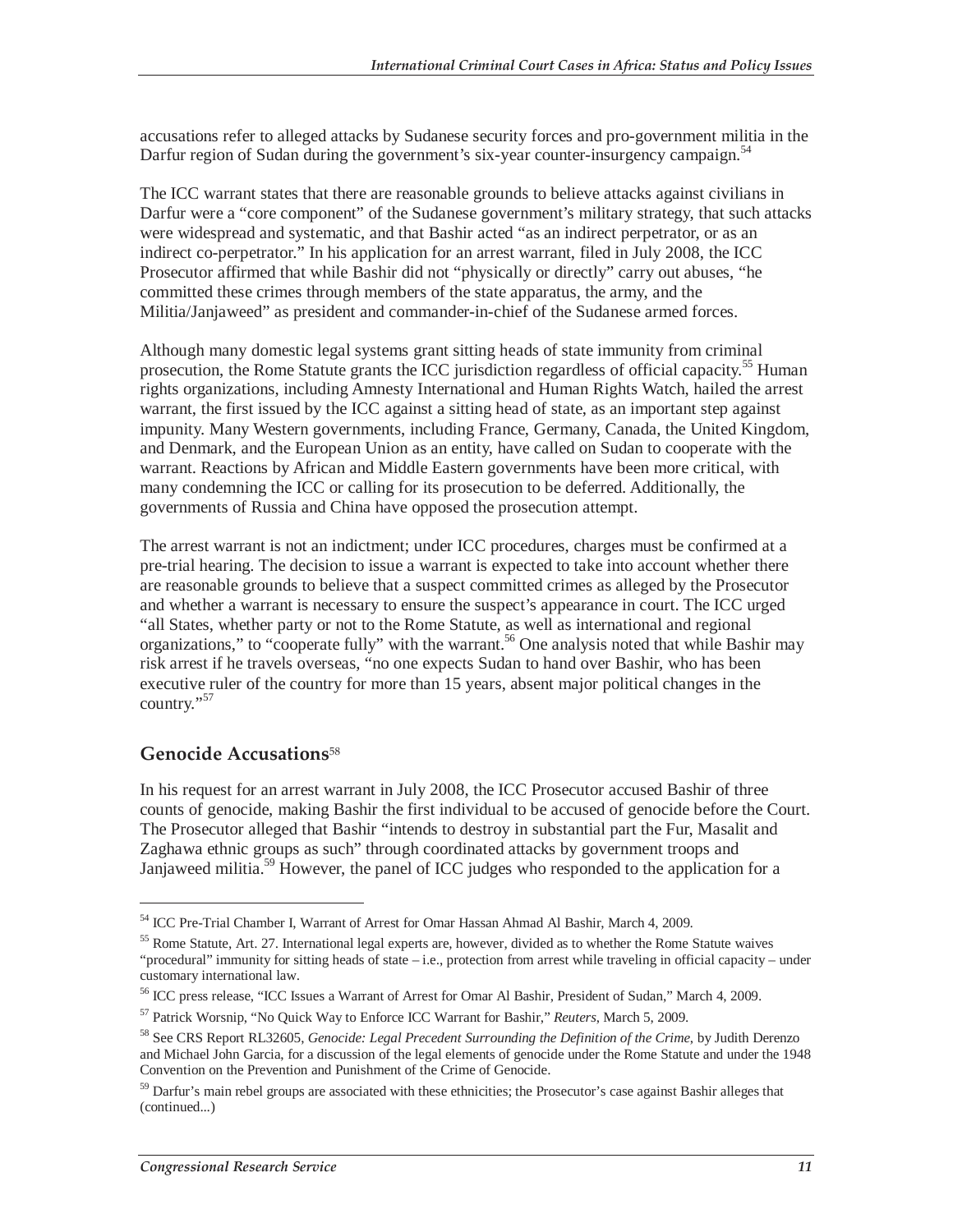warrant found, by a ruling of two-to-one, that the Prosecutor had "failed to provide reasonable grounds to believe that the Government of Sudan acted with specific intent" to destroy these groups.<sup>60</sup> The judges added, however, that the arrest warrant could be amended to include accusations of genocide if further evidence was submitted by the Prosecutor. The Prosecutor is appealing the judges' decision to omit the genocide counts from the arrest warrant.<sup>61</sup>

Many human rights advocates had welcomed the attempt to prosecute Bashir for genocide.<sup>62</sup> However, the formulation of the Prosecutor's accusation had drawn some criticism. The U.N. Commission of Inquiry concluded in its January 2005 report that the violence in Darfur did not amount to genocide, although "international offences such as the crimes against humanity and war crimes that have been committed in Darfur may be no less serious and heinous than genocide."<sup>63</sup> Many Darfur activists accused the Commission of allowing political considerations to affect its conclusions.<sup>64</sup> Other analysts argue that while the Sudanese government is responsible for serious crimes in Darfur, the Prosecutor's justification for genocide charges did not sufficiently establish intent or Bashir's alleged role.<sup>65</sup>

In July 2009, President Obama referred to the conflict in Darfur as a "genocide," and averred that it was a "millstone around Africa's neck."<sup>66</sup> At the same time, Special Envoy Gration suggested at a press briefing in June that the Sudanese government was no longer engaged in a "coordinated" genocidal campaign in Darfur, contending that ongoing violence represented "the remnants of genocide" and fighting "primarily between rebel groups, the Sudanese government, and… some violence between Chad and Sudan."<sup>67</sup>

<sup>(...</sup>continued)

military and militia attacks specifically targeted civilians even where rebel locations were spatially separate and wellknown. The Prosecutor's application for a warrant referenced additional attacks against other ethnic groups in connection with alleged war crimes and crimes against humanity.

<sup>60</sup> ICC press release, "ICC Issues a Warrant of Arrest for Omar Al Bashir, President of Sudan," March 4, 2009.

<sup>&</sup>lt;sup>61</sup> ICC Office of the Prosecutor, "Prosecution's Application for Leave to Appeal the "Decision on the Prosecution's

Application for a Warrant of Arrest against Omar Hassan Ahmad Al Bashir," March 10, 2009.

 $^{62}$  See e.g. Human Rights Watch, "Darfur: ICC Moves Against Sudan's Leader; Charges Against al-Bashir a Major Step to Ending Impunity," July 14, 2008; Amnesty International, "President Of Sudan Could Face Arrest Over Darfur War Crimes," July 18, 2008.

<sup>&</sup>lt;sup>63</sup> Report of the International Commission of Inquiry on Darfur to the United Nations Secretary-General Pursuant to Security Council Resolution 1564 of 18 September 2004, January 25, 2005.

 $^{64}$  E.g., Eric Reeves, "Report of the International Commission of Inquiry on Darfur: A critical analysis (Part II)," *Sudanreeves.org*, February 6, 2005.

<sup>65</sup> See e.g. Alex de Waal, "Darfur, the Court and Khartoum: The Politics of State Non-Cooperation," in Nicholas Waddell and Phil Clark, eds., *Courting Conflict? Justice, Peace and the ICC in Africa* (London: The Royal Africa Society, March 2008); Andrew Heavens, "ICC Case Against Bashir Has Holes – Sudan Expert," *Reuters*, January 27, 2009; Rony Brauman, "The ICC's Bashir Indictment: Law Against Peace," *World Politics Review*, July 23, 2008. For further background, see Human Rights Watch, *Entrenching Impunity: Government Responsibility for International Crimes in Darfur*, December 2005.

<sup>66</sup> *AFP*, "Sudan: Obama Comments 'A Step Back,'" July 11, 2009.

<sup>67</sup> Colum Lynch, "Sudan's 'Coordinated' Genocide in Darfur is Over, U.S. Envoy Says," *The Washington Post*, June 18, 2009.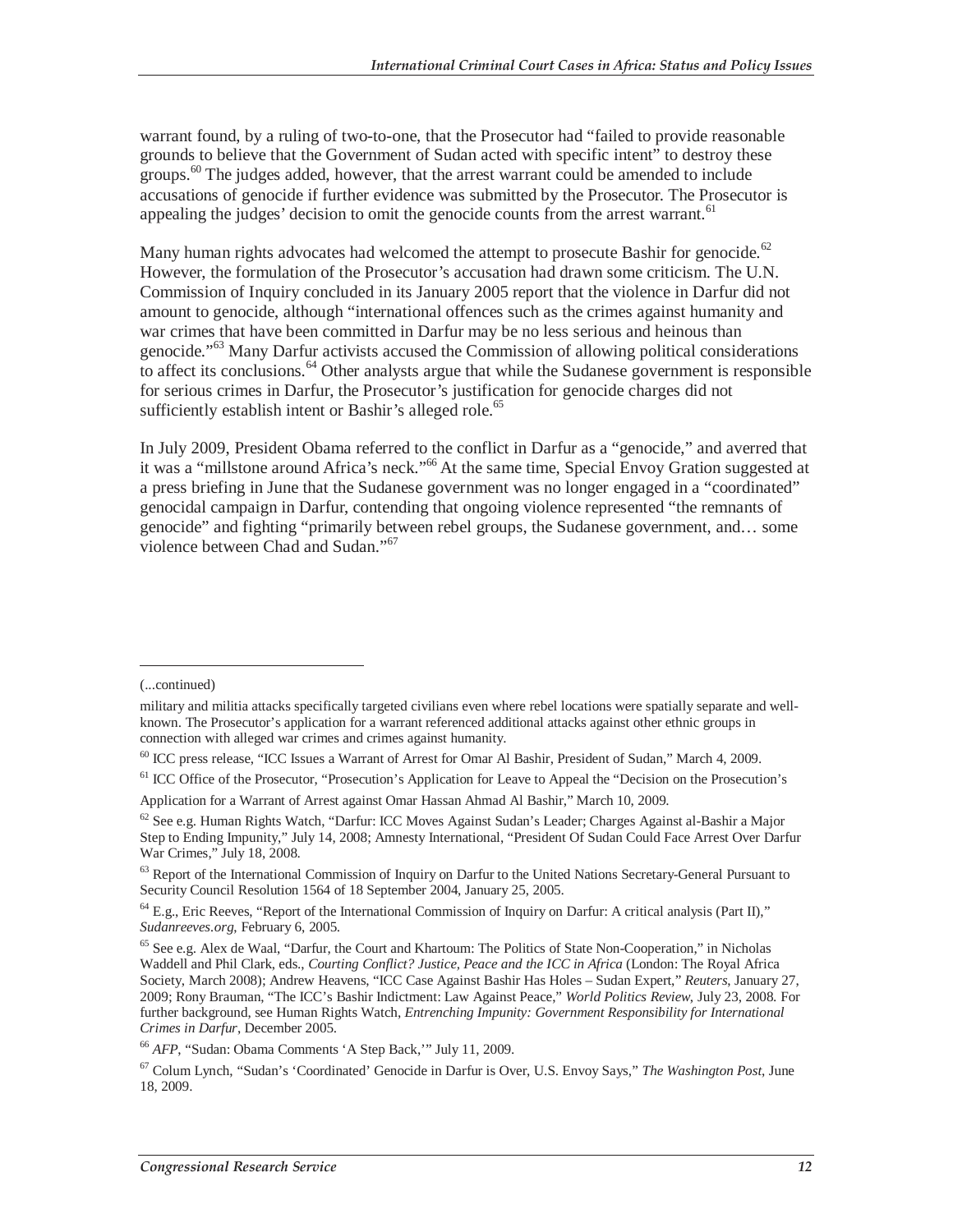#### **Sudanese Reactions**

The Bashir Administration has rejected ICC jurisdiction over Darfur as a violation of its sovereignty and accused the Court of being part of a neocolonialist plot against a sovereign African and Muslim state.<sup>68</sup> Other Sudanese reactions have focused on the potential impact of an arrest warrant on ongoing peace processes, peacekeeping operations, and humanitarian relief, and on the potential impact on legislative and presidential elections scheduled to take place in 2010.

#### *The Bashir Administration*

The Bashir Administration has portrayed the ICC as an instrument of Western pressure for regime change.<sup>69</sup> The Sudanese president has repeatedly denied that genocide or ethnic cleansing is taking place in Darfur and has rejected ICC jurisdiction as an infringement on Sudanese sovereignty. The last mission to Sudan by ICC prosecutorial staff was in January-February 2007, after which the government announced it would no longer allow ICC personnel to speak to Sudanese officials.<sup>70</sup> Days before the request for a warrant against Bashir was announced, a presidential spokesman reportedly called the Prosecutor a "terrorist" whose investigation was based on testimony by rebel leaders and spies posing as humanitarian workers.<sup>71</sup>

Government authorities have taken a hardline stance against Sudanese suspected of sympathizing with the ICC prosecution attempt. In November 2008, Sudanese police detained a human rights activist they accused of being in contact with the ICC, while in January 2009, authorities jailed a prominent Islamist opposition leader who had called for Bashir to surrender to the ICC in order to avoid internal strife.<sup>72</sup> Also in January, a Sudanese man was reportedly convicted of "spying" for the ICC and sentenced to 17 years in prison.<sup>73</sup> In February, a senior official warned that an arrest warrant for Bashir would derail peace talks with Darfur rebels.<sup>74</sup>

The government responded to the arrest warrant by expelling over a dozen international aid organizations it accused of collaborating with the ICC, including Oxfam and Doctors Without Borders. Bashir reportedly warned that "all the diplomatic missions in Sudan, the NGOs, and the peacekeepers" could face the same punishment, the latest in a series of remarks by Sudanese officials that appeared the threaten the safety of U.N. personnel in Sudan if an arrest warrant were issued.<sup>75</sup> Officials reportedly threatened to retaliate harshly against anyone who "cooperated"

<u>.</u>

<sup>68</sup> E.g., BBC Monitoring, "Sudanese Leader Calls International Court 'Tool of Imperialist Forces,'" [State-owned] Suna News Agency, August 20, 2008; Marlise Simons and Neil MacFarquhar, "Bashir Defies Arrest Order on War Crime Charges," *The New York Times*, March 6, 2009.

<sup>69</sup> See e.g. *Al-Sahafah* [Khartoum], "Sudanese Aide Accuses West of Striving to Replace Al-Bashir," via BBC Monitoring, August 21, 2008; *Sudan Tribune*, "Sudan Warns UN Chief Over ICC," via BBC Monitoring, August 18, 2008; and de Waal, Op. Cit.

 $70$  CRS interview with ICC Office of the Prosecutor official, September 3, 2008. ICC prosecutorial staff have conducted extensive interviews with witnesses outside of Sudan, including in neighboring countries.

<sup>71</sup> *The Associated Press* (hereafter, *AP*), "Sudan Dismisses ICC Proceedings on Darfur, Reiterates Refusal to Hand Over Any Suspects," July 11, 2008.

 $^{72}$  *AFP*, "Sudan Police Detain Rights Activist for Contact with the ICC," November 26, 2008; Mohamed Osman,

<sup>&</sup>quot;Sudan Detains Opposition Leader Who Urged President to Face Darfur Genocide Charges," *AP*, January 15, 2009. 73 BBC News Online, "Sudanese 'War Crimes Spy' Jailed," January 28, 2009.

<sup>74</sup> Andrew Heavens, "Darfur War Crimes Warrant Will Ruin Talks – Official," *Reuters*, February 16, 2009.

<sup>75</sup> Abdelmoniem Abu Edries Ali, "Defiant Beshir in Darfur, Warns Foreigners," *AFP*, March 8, 2009; *AFP*, "ICC Action Against Sudan's Beshir Could Hurt UN: Ban," February 4, 2009.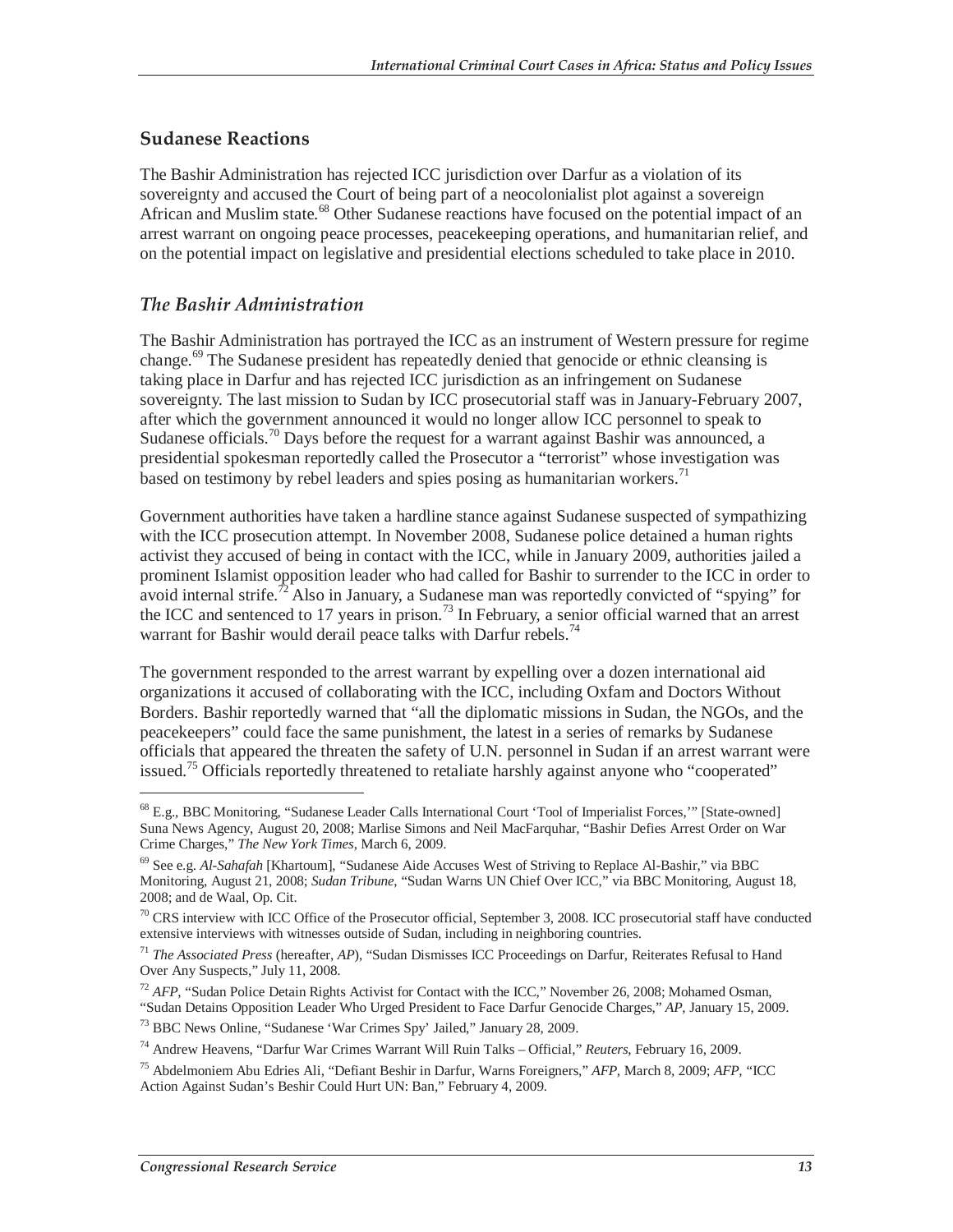with the court, while government supporters organized mass rallies in the president's favor. A *New York Times* analysis noted that while many advocates hope the arrest warrant will weaken Bashir's hold in power, "Sudanese resentment of the court's actions could have the reverse effect and rally the nation to his side. After the court's prosecutor first announced that he was seeking a warrant for Mr. Bashir, some of the president's political enemies closed ranks behind him."<sup>76</sup> Similarly, analysts disagree over whether the warrant has intensified Bashir's international isolation. The Sudanese leader has engaged in aggressive diplomatic outreach to allied states, traveling overseas to multiple friendly countries in the weeks following the warrant's issuance.

#### *Other Sudanese Reactions*

Islamist opposition leader Hassan Al-Turabi (and former key Bashir ally) has criticized the Bashir Administration's stance toward the ICC and has called on the president to turn himself over to the international justice system.<sup>77</sup> (Turabi was detained for two months in 2009 in apparent connection with statements to this effect.) Other Sudanese opposition members have displayed measured support for Bashir, reportedly due to concerns that ICC actions could derail elections scheduled for early 2010, while privately acknowledging mixed reactions.<sup>78</sup> Spokesmen for three major Darfur rebel factions—the Sudan Liberation Movement (SLM), Sudan Liberation Army (SLA), and Justice and Equality Movement (JEM)—welcomed the prosecution of Bashir, as have many Darfuri refugees, according to news reports.<sup>79</sup> The JEM, which in February had signed a deal on confidence-building measures with the government, stated in March that the arrest warrant precluded the continuation of peace talks.<sup>80</sup>

Reports suggest southern Sudanese are ambivalent about the attempt to prosecute Bashir.<sup>81</sup> The Sudan People's Liberation Movement (SPLM)—the former southern rebel group and partner in the Government of National Unity under the 2005 Comprehensive Peace Agreement (CPA) initially called on the Government of National Unity "to forge an understanding with the international community and to cooperate with [the] ICC on the legal processes."<sup>82</sup> However, after the arrest warrant was issued, the SPLM released a statement saying that "Sudan should stand with Bashir at this hard time."<sup>83</sup> The SPLM nevertheless criticized the expulsion of aid organizations. Some SPLM officials are reportedly concerned that ICC actions could endanger the CPA, while others have expressed hope that prosecution could leverage international pressure on Khartoum.<sup>84</sup>

<sup>76</sup> Marlise Simons, "Court Issues Warrant for Arrest of Sudan President," *The New York Times*, March 5, 2009.

<sup>77</sup> Guillaume Lavallee, "Freed Opposition Leader Slams Sudan Response to Warrant," *AFP*, March 9, 2009.

<sup>78</sup> Lydia Polgreen and Jeffrey Gettleman, "Sudan Rallies Behind Leader Reviled Abroad," *The New York Times*, July 28, 2008; Sarah El Deeb, "Indicted Sudanese President Seeks Help From Rivals," *AP*, August 6, 2008.

<sup>79</sup> *Reuters*, "Reaction to Warrant for Bashir's Arrest," March 4, 2009; Sarah El Deeb, "Darfur Refugees Say Genocide Trial for Sudan President is Only Path to Real Peace," *AP*, November 15, 2008.

<sup>80</sup> Samer al-Atrush, "Darfur Rebel Group Says Peace Talks Not Possible," *AFP*, March 4, 2009.

<sup>81</sup> See e.g. "Sudan: Saving Omer," *Africa Confidential*, August 1, 2008; and Naseem Badiey, "Ocampo v Bashir: The Perspective from Juba," *Oxford Transitional Justice Research Working Paper Series*, July 18, 2008.

<sup>&</sup>lt;sup>82</sup> SPLM Press Release, "SPLM Position On ICC Indictment," July 21, 2008; see also Wasil Ali, "SPLM Official Calls on Sudan to 'Deal Legally' With ICC," *Sudan Tribune*, August 15, 2008.

<sup>83</sup> *Reuters*, "Reaction to Warrant for Bashir's Arrest," March 4, 2009.

<sup>84</sup> Opheera McDoom, "Analysis-Justice Clashes With Peace on Darfur Bashir Warrant," *Reuters*, July 14, 2008; Mushtaq, Op. Cit.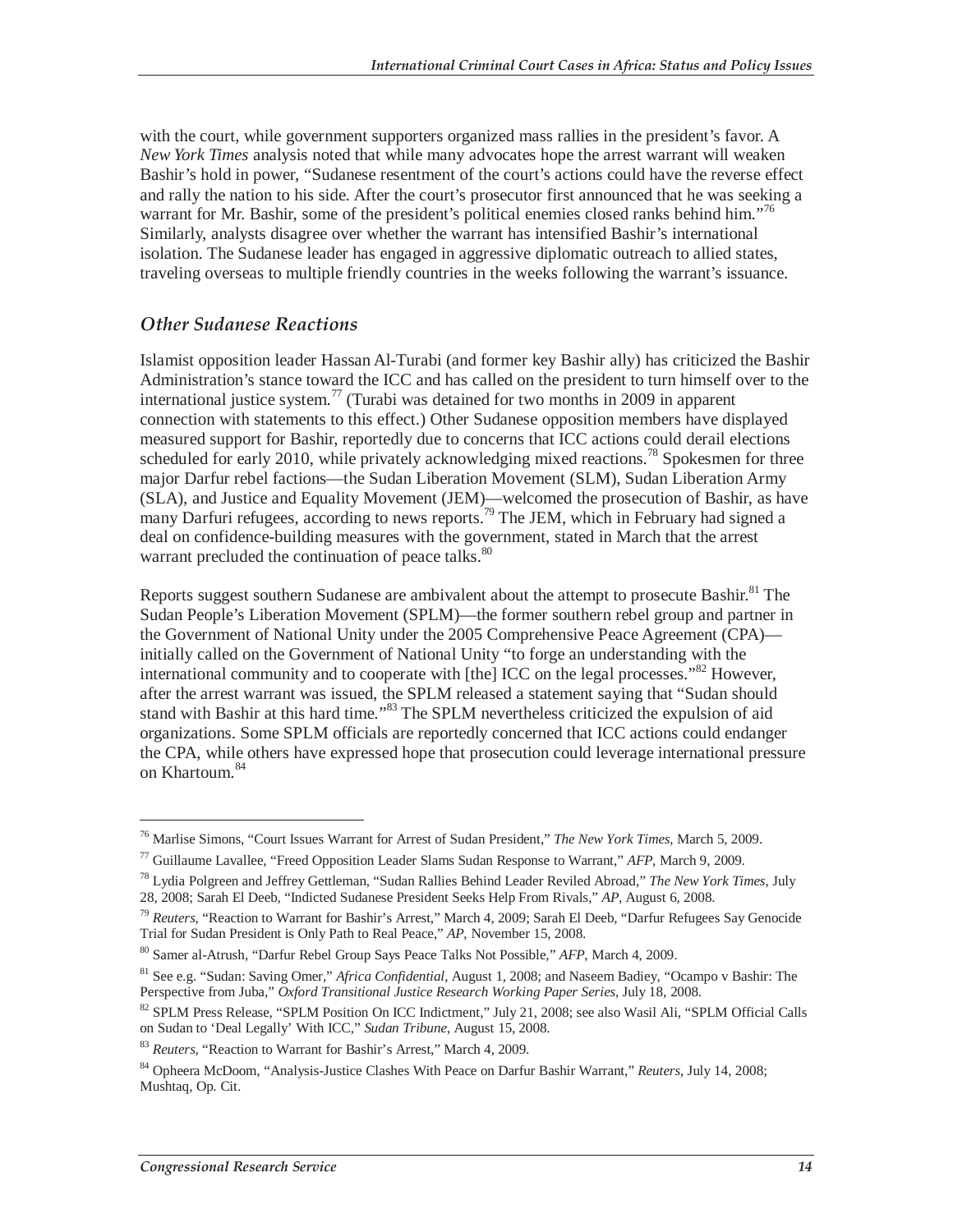#### **Regional Reactions**

The Sudanese government has rallied support among Arab and African leaders, as well as among regional organizations such as the African Union (AU), the Arab League, and the Organization of the Islamic Conference  $(OIC)$ ,  $85$  all of which have criticized the ICC arrest warrant and called for a deferral of prosecution. Many African and Middle Eastern governments expressed concern over the arrest warrant, including the governments of South Africa, Nigeria, Kenya, Rwanda, Tanzania, Benin, Eritrea, Egypt, Iran, Syria, Libya, Algeria, and Morocco. Some African leaders, notably Botswana's President Ian Khama and Uganda's President Yoweri Museveni, have taken a more supportive stance toward the ICC.<sup>86</sup> Some African and Middle Eastern commentators have praised the ICC decision to pursue Bashir as an important step against impunity in the region, while others expressed concern that the move displayed bias against African countries or a neocolonial attitude.<sup>87</sup>

By mid-2009, the decision to prosecute an African head of state appeared to have sparked a backlash among African countries, 30 of which are parties to the Court. In July 2009, AU members resolved not to cooperate with the ICC on carrying out Bashir's arrest.<sup>88</sup> At the same time, African states parties suggested they would refrain from withdrawing from the Court altogether.<sup>89</sup> International human rights groups criticized the AU resolution, and the government of Botswana, a party to the ICC, said in a statement that Botswana "does not agree with this decision and wishes to reaffirm its position that as a state party… it has treaty obligations to fully cooperate with the ICC in the arrest and transfer of the president of Sudan to the ICC."<sup>90</sup> An AU panel on Darfur, headed by former South African President Thabo Mbeki, said it had not taken a stance with regard to the Bashir warrant.<sup>91</sup>

## **Security Council Considerations in July 2008: Context and Background**

The July 14, 2008, ICC Prosecutor's request for an arrest warrant for Bashir occurred during the time that the U.N. Security Council was considering extension of the Council mandate for the

<sup>&</sup>lt;sup>85</sup> The OIC is an inter-governmental organization of 57 states that aims to "project the interests of the Muslim world" (OIC website, at http://www.oic-oci.org/oicnew/page\_detail.asp?p\_id=52).

<sup>86</sup> Rodney Muhumuza, "We Can't Condemn ICC Over Bashir—Museveni," *The Monitor* [Kampala], August 4, 2008; *BBC Monitoring Africa*, "AU differs with Botswana leader over ICC warrant against Sudan's Bashir" (via Factiva), May 6, 2009.

<sup>87</sup> See e.g., *The Daily Champion* [Lagos, Nigeria], "Al-Bashir's Indictment," August 6, 2008; Paul Ejime, "Before Al-Bashir Goes on Trial," *The Guardian* [Lagos], July 28, 2008; Al-Jazeera, "The Opposite Direction," presented by Faysal al-Qasim, August 12, 2008, via the Open Source Center; *AFP*, "Praise and Criticism for ICC From African Rights Organizations," July 16, 2008. Archbishop Desmond Tutu of South Africa, who serves on the board of directors of the ICC's Trust Fund for Victims, has criticized African governments for supporting Bashir, writing, "I regret that the charges against President Bashir are being used to stir up the sentiment that the justice system—and in particular, the international court—is biased against Africa. Justice is in the interest of victims, and the victims of these crimes are African. To imply that the prosecution is a plot by the West is demeaning to Africans and understates the commitment to justice we have seen across the continent."

<sup>88</sup> *Reuters*, "AU Leaders Vote to End Bashir Cooperation with ICC," July 3, 2009.

<sup>89</sup> Barry Malone, "Africa ICC Members Will Not Quit Despite Bashir Move," *Reuters*, June 9, 2009.

<sup>90</sup> *AFP*, "Botswana Says Al-Bashir Must Stand Trial at ICC," July 6, 2009.

<sup>91</sup> *Reuters*, "Mbeki-Led African Panel Says No Stance on ICC," July 11, 2009.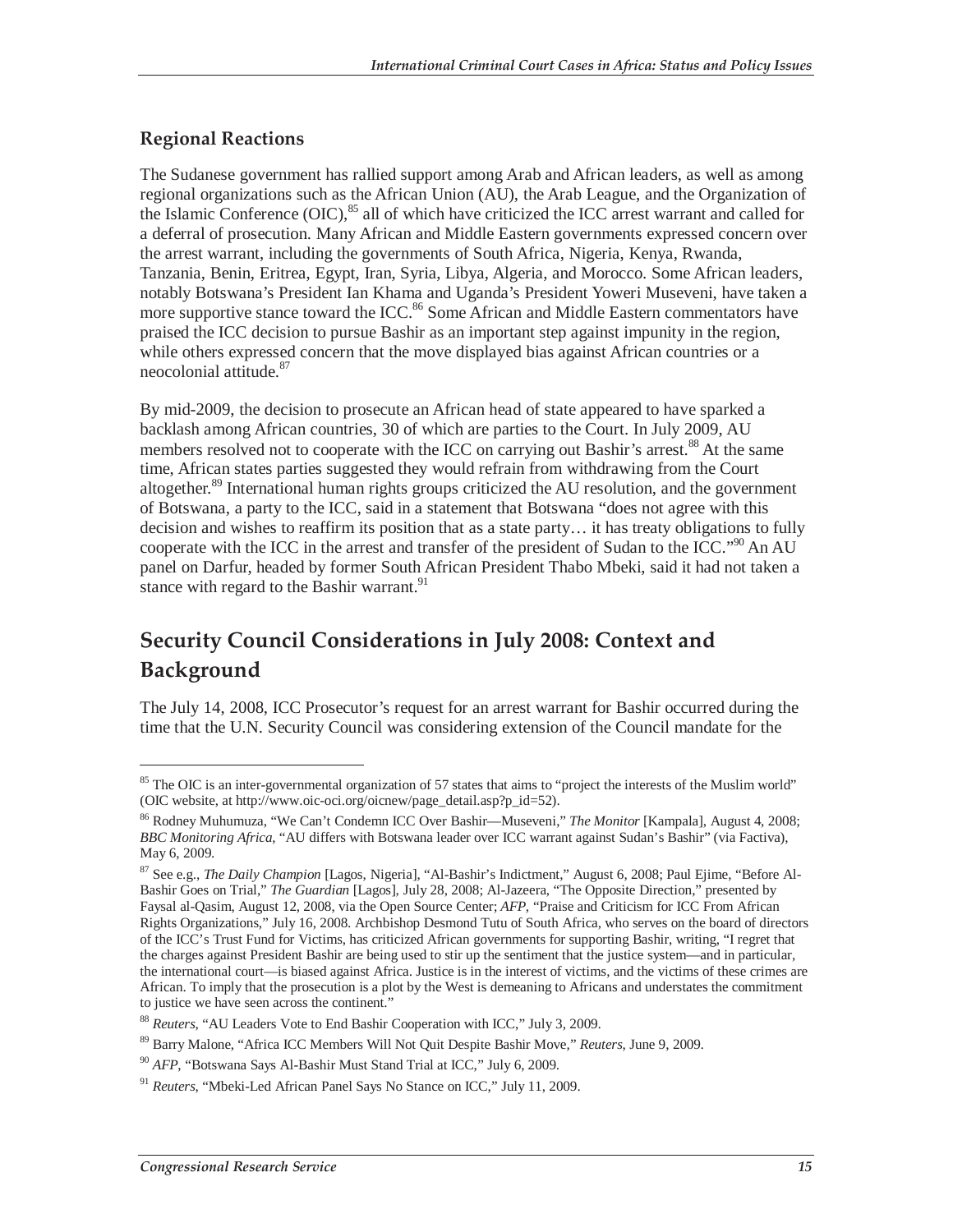African Union-United Nations Hybrid Operation in Darfur (UNAMID). The Council had before it the report of the U.N. Secretary-General on the deployment of the operation, dated July 7 and covering the period April to June  $2008<sup>92</sup>$  It was expected that this mandate, which was to expire July 31, would be extended, albeit with some discussion of UNAMID-related issues.

Council considerations were significantly impacted by the ICC Prosecutor's announcement. In the light of reactions to this request (see previous section) and in view of the fact that the Council had sent the case to the ICC for investigation, protracted consultations within the Council on the content of a resolution extending the UNAMID mandate delayed Council action until nearly the final hour.  $93$ 

Among the issues engaging Council members after the July 14 action was the oft-made suggestion that the Council include in its resolution a request, under Article 16 of the ICC Statute, for a deferral or suspension of further ICC action on the case for up to 12 months for the purpose of, among other things, facilitating efforts toward a peaceful settlement of the situations in Darfur and south Sudan. Some governments also expressed concerns that a positive ICC response to the request for an arrest warrant would exacerbate the situation on the ground in Darfur, making both peacekeepers and humanitarian workers subject to further attacks.

Article 16 of the ICC Statute is entitled *Deferral of investigation or prosecution* and provides that

No investigation or prosecution can be commenced or proceeded with under this Statute for a period of 12 months after the Security Council, in a resolution adopted under Chapter VII of the Charter of the United Nations, has requested the Court to that effect; that request may be renewed by the Council under the same conditions.

Thus, if the U.N. Security Council, acting under Chapter VII of the Charter, adopts a resolution requesting the ICC to suspend or defer any further investigation or prosecution of the case against Bashir, the ICC, including the Prosecutor, would be obliged to cease its investigation in that particular situation and the Pre-Trial Chamber, before which the warrant request is pending, would have to suspend its considerations. The Council request would be applicable for 12 months and would be renewable.

David Scheffer, who headed the U.S. delegation to the conference that drafted the ICC Statute, in an August 20, 2008, Op-ed in *Jurist*, noted that the "negotiating history of Article 16 should be instructive to how the Council currently examines the Darfur situation."94 Scheffer alleged that Article 16 was drafted and adopted to enable the U.N. Security Council to suspend or defer an ICC investigation or prosecution of a situation "*before either is launched* if priorities of peace and security compelled a delay of international justice." He stated that "the original intent behind Article 16 was for the Security Council to act pre-emptively to delay the application of international justice for atrocity crimes in a particular situation in order to focus exclusively on performing the Council's mandated responsibilities for international peace and security objectives." This was a tool to be employed by the Council in instances of "premature State Party

 $92$  The U.N. Security Council requested that the Secretary-General report every 90 days on progress made in implementation of UNAMID and the status of the political process.

<sup>93</sup> Security Council Report, "Update Report, Sudan," July 28, 2008, available at http://www.securitycouncilreport.org.

<sup>94</sup> David Scheffer, "The Security Council's Struggle over Darfur and International Justice," *Jurist*—Forum (Jurist, University of Pittsburgh School of Law), online at http://jurist.law.pitt/forumy/2008/08/security-councils-struggle-overdarfur.php.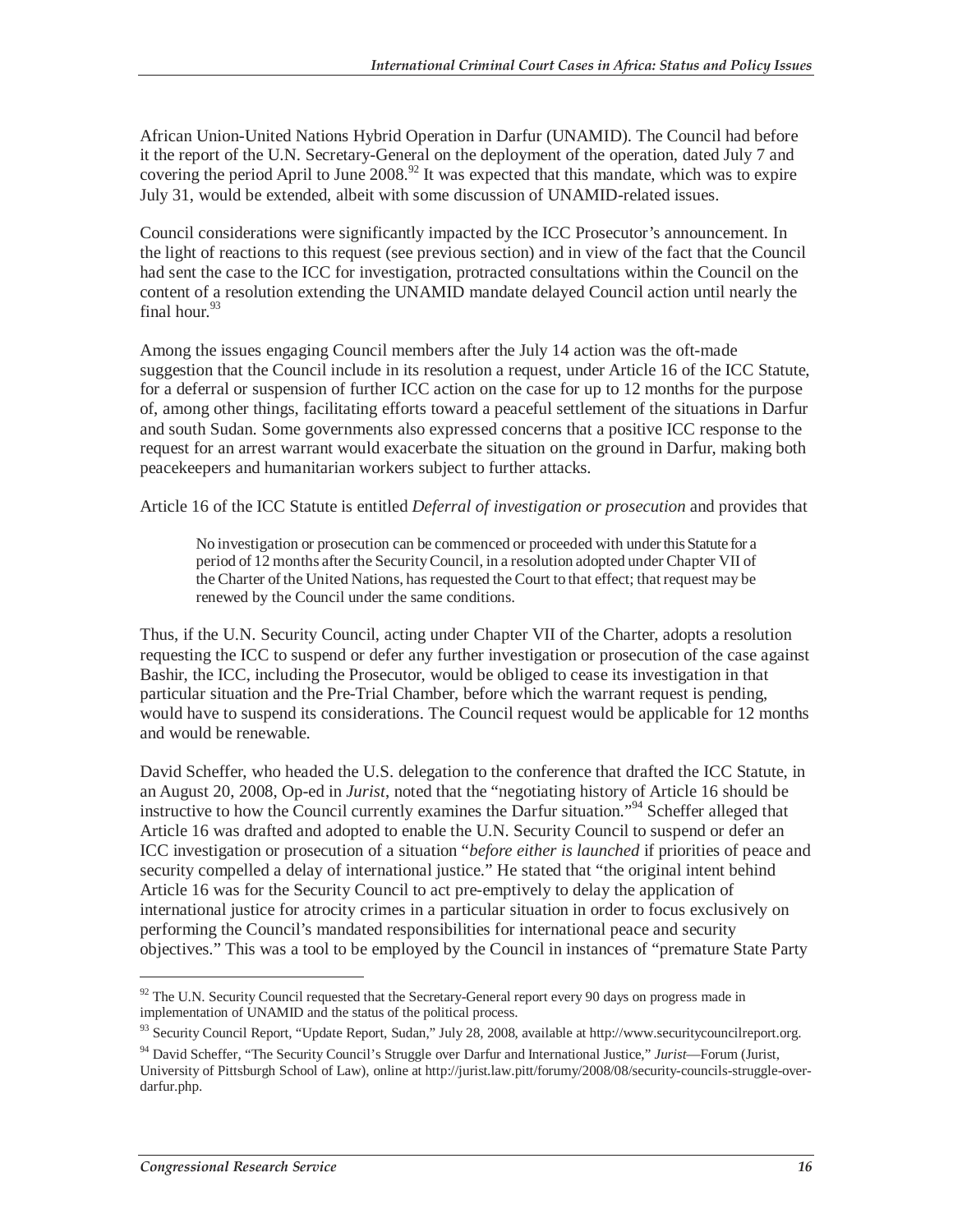or Prosecutor referrals." In addition, Scheffer claimed that if the current proposals for Council suspension of further ICC action on a situation referred to the ICC by the Council had been foreseen, "Article 16 never would have been approved by the...majority of governments attending the U.N. talks on the Rome Statute for it would have been viewed as creating rights for the Security Council far beyond the original intent of the Singapore compromise."

Scheffer noted, "Nonetheless, one plausibly may argue that the language of Article 16 of the Rome Statute technically empowers the Security Council to intervene at this late date and block approval of an arrest warrant against President Bashir or even suspend its execution following any approval of it by the judges."<sup>95</sup>

U.N. Security Council Resolution 1828 (2008), adopted on July 31, 2008, by a vote of 14 in favor and with the United States abstaining, extended UNAMID for a further 12 months.<sup>96</sup> In abstaining on the vote rather than voting against it, the United States supported renewal of the UNAMID mandate but noted that the language in preambular paragraph 9 "would send the wrong signal to President Bashir and undermine efforts to bring him and others to justice."<sup>97</sup> In remarks with the press following the vote, U.S. Deputy Permanent Representative Alejandro Wolff stated:

The reason for our abstention...had to do with one paragraph that would send the wrong signal at a very important time when we are trying to eliminate the climate of impunity, to deal with justice, and to address crimes in Darfur, by suggesting that there might be a way out. There is no compromise on the issue of justice. The ... United States felt it was time to stand up on this point of moral clarity and make clear that this Permanent Member of the Security Council will not compromise on the issue of justice.<sup>98</sup>

The United States also abstained on Council Resolution 1828 (2008), extending the UNAMID mandate, pointing to the language in a preambular paragraph that referred to the July 14 application by the ICC prosecutor and the possibility of a Council request for deferral of further consideration of ICC consideration of that case as the reason for the abstention. While the Bush Administration would have likely preferred a different venue for consideration of the genocide conditions in Darfur, it did not halt referral to the ICC by vetoing the resolution.

Some observers have suggested that the U.S. position in the past would not have permitted abstention on the two Council resolutions. Thus, they maintain that under the Bush Administration, the United States moved to a policy that recognized that under certain

<u>.</u>

<sup>&</sup>lt;sup>95</sup> Scheffer, Op. Cit. A more academic commentary on Article 16 may be found in Luigi Condorelli and Santiago Villalpando, *Referral and Deferral by the Security Council,* Chapter 17.2, in *The International Criminal Court: A Commentary*, edited by Antonio Cassese, Paola Gaeta, and John R.W.D. Jones ( New York: Oxford University Press, 2002), vol. I, pp. 644-654.

<sup>&</sup>lt;sup>96</sup> See S/PV.5947 for verbatim record of the meeting and U.N. Press Release S/9412 for an unofficial summary of the statements made and the text of the adopted resolution. For links to both items, see under July 31 at http://www.un.org/ Depts/dhl/resguide/scact2008.htm. A U.S. vote against the resolution would have defeated the resolution since that "no" vote would have been a veto.

<sup>&</sup>lt;sup>97</sup> Explanation of vote by Ambassador Alejandro Wolff, U.S. Deputy Permanent Representative, USUN Press Release # 209 (08), July 31, 2008. The text of preambular paragraph 9 follows: "Taking note of the African Union (AU) communiqué of the 142<sup>nd</sup> [AU] Peace and Security Council (PSC) Meeting dated 21 July (S/2008/481, annex), having in mind concerns raised by members of the Council regarding potential developments subsequent to the application by the Prosecutor of the International Criminal Court of 14 July 2008, and taking note of their intention to consider these matters further."

<sup>&</sup>lt;sup>98</sup> Remarks by Ambassador Alejandro Wolff, U.S. Deputy Permanent Representative, at the Security Council Stakeout [with the press], USUN Press Release #210 (08), July 31, 2008.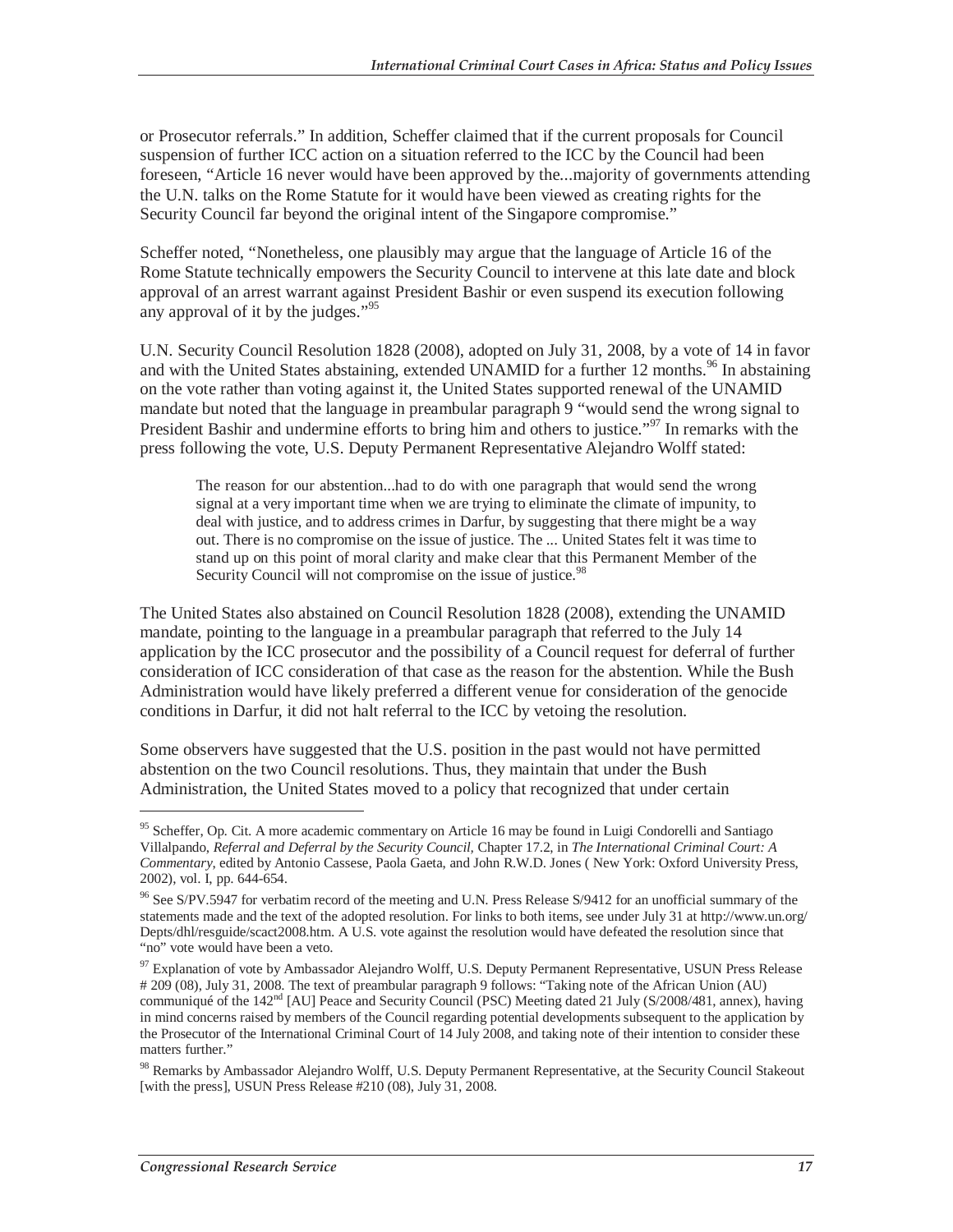circumstances, the ICC might have a role.<sup>99</sup> Others have pointed out, however, that any perceived moderation in U.S. views toward the Court did not affect its overall position not to become a party to the ICC Statute.

The two U.S. abstentions in the Council appear to have been driven by non-ICC foreign policy issues that were perceived as more important. The need to support the U.S. policy against genocide in Darfur was perceived as more important than overall U.S. opposition to the ICC. (This broader policy drove the U.S. abstention on Council referral of the situation to the ICC in 2005.) Moreover, the need to ensure that the UNAMID mandate, on the brink of expiring, was extended for another 12 months was also perceived as more important and led to the U.S. abstention in July 2008.

## **Other ICC Cases in Africa**

The ICC Prosecutor has opened five cases in connection with northern Uganda, four in connection with the Democratic Republic of Congo (DRC), and one in connection with the Central African Republic (CAR). In contrast to Sudan, which has resisted ICC jurisdiction, these three countries are states parties to the ICC; all three and referred situations in their countries to the Prosecutor. Four suspects are currently in ICC custody, all Africans: Jean-Pierre Bemba, Thomas Lubanga, Germain Katanga, and Mathieu Ngudjolo. No one has yet been convicted by the ICC.

In addition, the ICC Prosecutor is analyzing situations in Kenya, Côte d'Ivoire, and Chad, a preliminary step toward opening a full investigation. In Kenya, an official inquiry into abuses committed in the aftermath of disputed elections in late 2007 has stalled, prompting mediator Koffi Annan to submit information on individuals suspected of orchestrating the violence to the ICC Prosecutor in July 2009.100 Additionally, many observers of Zimbabwe, including local human rights activists, Archbishop Desmond Tutu of South Africa, and the organization Physicians for Human Rights, have called for an ICC investigation into human rights abuses reportedly committed by government forces in Zimbabwe.<sup>101</sup>

### **Uganda**

<u>.</u>

The government of Uganda, a party to the ICC, referred "the situation concerning the Lord's Resistance Army" to the Court in 2003.<sup>102</sup> The Lord's Resistance Army (LRA) is a rebel group

<sup>99</sup> See, for example, *Council on Foreign Relations*, "Bellinger Says International Court Flawed But Deserving of Help in Some Cases," Interview, July 10, 2007; *AP*, "U.S. Ambivalent on Genocide Charge Against Sudan's President," *International Herald Tribune*, July 15, 2008; Hanson, Op. Cit.; and *Council on Foreign Relations*, "The Dilemma of International Justice," Interview, July 28, 2008.

<sup>&</sup>lt;sup>100</sup> United Nations via States News Service, "International Criminal Court Receives Materials on Kenyan Post-Election Violence," July 9, 2009.

<sup>&</sup>lt;sup>101</sup> *AFP*, "Rape in Zimbabwe: Human rights lawyers build prosecution case," August 7, 2008; Angus Shaw, "Nobel Peace Prize Winner Tutu Says Time Has Come for Threat of Force Against Zimbabwe's Leader," *AP*, December 24, 2008; Michelle Faul, "Physicians: Corruption killing people in Zimbabwe," *AP*, January 13, 2009. Zimbabwe is not a party to the ICC, but ICC jurisdiction could be referred through a U.N. Security Council resolution, as with Sudan.

<sup>&</sup>lt;sup>102</sup> ICC Office of the Prosecutor Press Release, "President of Uganda Refers Situation Concerning the Lord's Resistance Army (LRA) to the ICC," January 29, 2004. According to an Office of the Prosecutor official, referrals by the governments of Uganda and DRC followed moves by the Office of the Prosecutor to open investigations under its (continued...)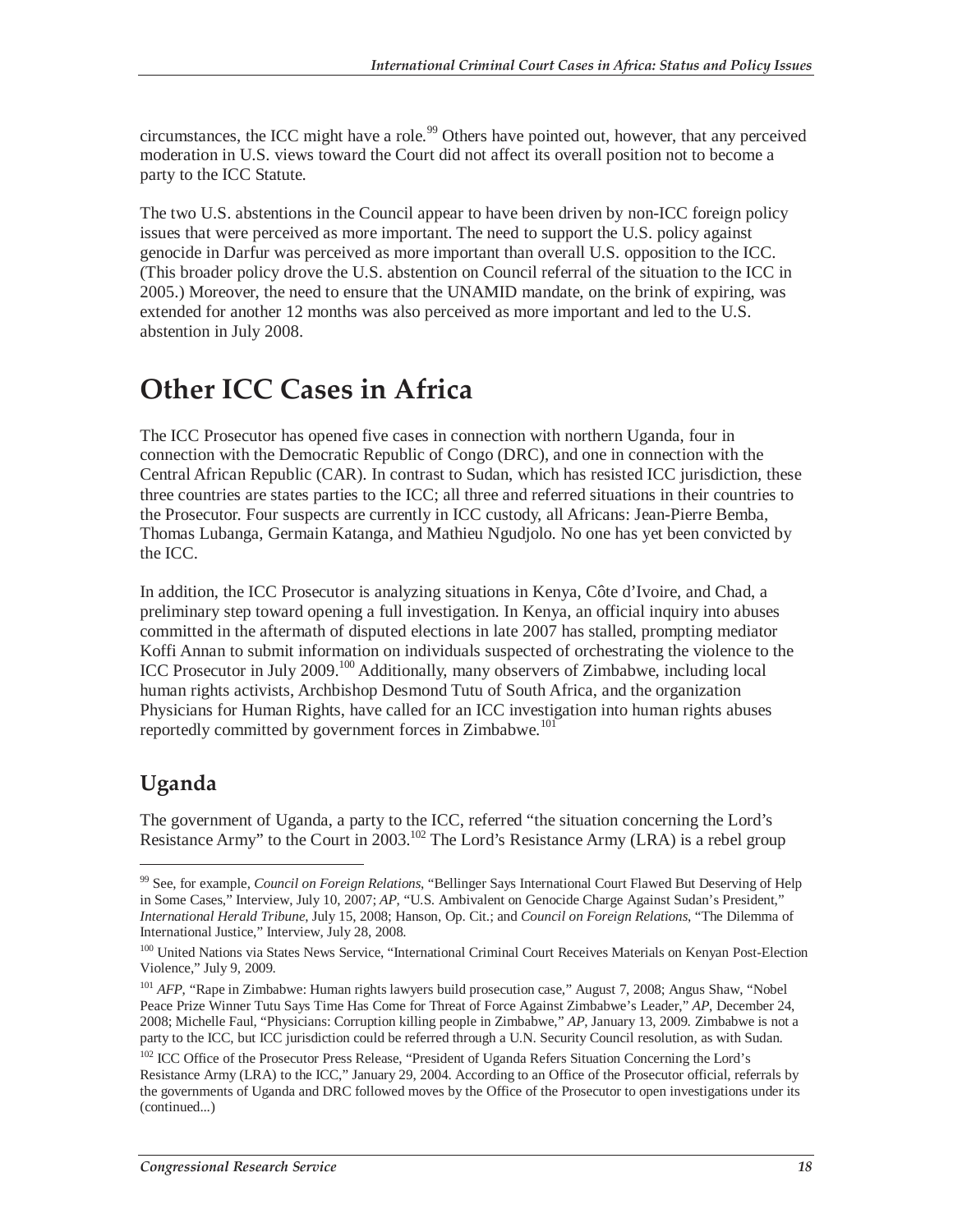that has fought for over two decades in northern Uganda.<sup>103</sup> In October 2005, the ICC unsealed arrest warrants—the first issued by the Court—for LRA leader Joseph Kony and LRA commanders Vincent Otti, Okot Odhiambo, Dominic Ongwen, and Raska Lukwiya. The Prosecutor accused the LRA of establishing "a pattern of brutalization of civilians," including murder, forced abduction, sexual enslavement, and mutilation, amounting to crimes against humanity and war crimes.<sup>104</sup> None of the suspects are in custody; Lukwiya and Otti have reportedly been killed since the warrants were issued, while other LRA commanders are reportedly in hiding in neighboring countries. In February 2009, Odhiambo and Ongwen reportedly entered negotiations on surrendering to the ICC, under the auspices of the U.N. peacekeeping force in southern Sudan.<sup>105</sup> While Uganda's referral specifically mentioned the Lord's Resistance Army, the Prosecutor also is investigating crimes allegedly committed by the Ugandan military in northern Uganda.

Despite widespread documentation of LRA abuses, the ICC's actions in Uganda have met with some strong domestic and international opposition due to debates over what would constitute justice for the war-torn communities of northern Uganda and whether the ICC has helped or hindered the pursuit of a peace agreement.<sup>106</sup> Some observers argue that ICC arrest warrants were a crucial factor in bringing the LRA to the negotiating table in 2006 for peace talks brokered by the Government of South Sudan. In August 2006, rebel and government representatives signed a landmark cessation of hostilities agreement; in February 2008, the government and the LRA reached several significant further agreements, including a permanent cease-fire. However, threats of ICC prosecution are considered by some to be a stumbling block to achieving an elusive final peace deal. The LRA has reportedly demanded that ICC arrest warrants be annulled as a prerequisite to a final agreement. The Ugandan government has offered a combination of amnesty and domestic prosecutions for lower-and mid-ranking LRA fighters, and is reportedly willing to prosecute LRA leaders in domestic courts if the rebels accept a peace agreement. This could entail challenging the LRA cases' admissibility before the ICC under the principle of complementarity. However, only the ICC's Pre-Trial Chamber has the authority to make a decision on admissibility. The ICC Prosecutor has reportedly stated that he will fight any move to drop the LRA prosecutions.<sup>107</sup>

<sup>(...</sup>continued)

discretionary power (CRS interview, September 3, 2008); see also Payam Akhavan, "The Lord's Resistance Army Case: Uganda's Submission of the First State Referral to the International Criminal Court," *The American Journal of* 

*International Law*, 99, 2 (April 2005), pp. 405-406.<br><sup>103</sup> See CRS Report RL33701, *Uganda: Current Conditions and the Crisis in North Uganda*, by Ted Dagne.

<sup>&</sup>lt;sup>104</sup> ICC Press Release, "Warrant of Arrest Unsealed Against Five LRA Commanders," October 14, 2005. Kony is wanted for 12 counts of crimes against humanity, including murder, enslavement, sexual enslavement, rape, and "inhumane acts," and 21 counts of war crimes, including murder, cruel treatment of civilians, directing an attack against a civilian population, pillaging, inducing rape, and the forced enlistment of children; the other LRA commanders are accused of crimes against humanity and war crimes, ranging from four to 32 counts.

<sup>&</sup>lt;sup>105</sup> *AFP*, "Two Ugandan Rebel Chiefs Want to Surrender," February 6, 2009; *AFP*, "LRA Fighters Trapped: Congo spokesman," February 14, 2009.

<sup>106</sup> See Tim Allen, Trial Justice: The International Criminal Court and the Lord's Resistance Army (London: Zed Books, 2006).

<sup>&</sup>lt;sup>107</sup> CRS interview with ICC Office of the Prosecutor official, September 3, 2008. According to the official, the Ugandan government has expressed continued commitment to arresting the LRA leaders in discussions with the ICC.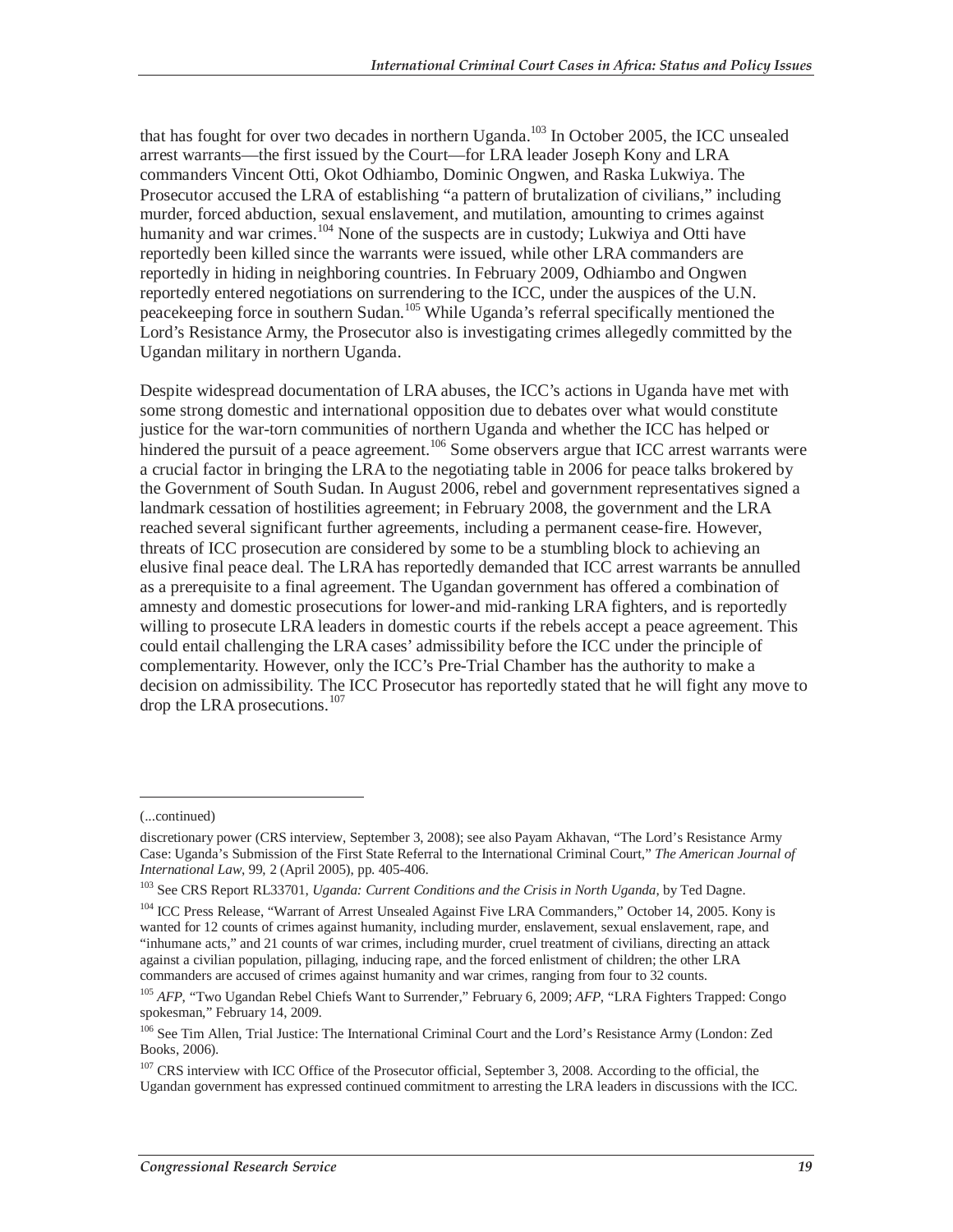## **Democratic Republic of Congo (DRC)**

The DRC government referred "the situation of crimes within the jurisdiction of the Court allegedly committed anywhere in the territory of the DRC" to the Prosecutor in April 2004.<sup>108</sup> Despite the end of a five-year nationwide civil war in 2003 and the conduct of national elections in 2006, the DRC has continued to suffer from armed conflict, particularly in the volatile eastern regions bordering Rwanda, Uganda, and Burundi. The ICC has issued four arrest warrants in its first DRC investigation, which focuses on the eastern Congolese district of Ituri, where an interethnic war erupted in June 2003 with reported involvement by neighboring governments.<sup>109</sup> Three suspects are in custody, while a fourth remains at large. The Prosecutor has stated that a second investigation in the DRC will focus on sexual crimes committed in the eastern provinces of North and South Kivu, while a third will look into "the role of those who organized and financed" armed groups throughout the country.<sup>110</sup> The latter investigation could potentially target officials from neighboring countries along with members of the Congolese government and military.<sup>111</sup>

#### **Thomas Lubanga Dyilo**

-

The ICC issued a sealed arrest warrant in February 2006 for Thomas Lubanga Dyilo, the alleged founder and leader of the *Union des Patriotes Congolais* (UPC) in Ituri and its military wing, the *Forces Patriotiques pour la Libération du Congo* (FPLC). At the time, Lubanga was in Congolese custody and had been charged in the domestic justice system.<sup>112</sup> After a determination of admissibility by the ICC, Lubanga was transferred to ICC custody in March 2006. The ICC has charged Lubanga with three counts of war crimes related to the recruitment and use of child soldiers.<sup>113</sup> Despite a lengthy delay due to a procedural challenge, Lubanga's trial began in January 2009. Lubanga has pleaded not guilty.

#### **Germain Katanga and Mathieu Ngudjolo Chui**

Germain Katanga, the alleged highest-ranking commander of the *Force de Résistance Patriotique en Ituri* (FRPI) and Ngudjolo, the alleged highest-ranking commander of the *Front des Nationalistes et Intégrationnistes* (FNI), are being prosecuted as co-perpetrators for allegedly having "acted in concert to mount an attack targeted mainly at Hema civilians" in Ituri in 2003.<sup>114</sup>

<sup>&</sup>lt;sup>108</sup> ICC Office of the Prosecutor Press Release, "Prosecutor Receives Referral of the Situation in the Democratic Republic of Congo," April 19, 2004.

<sup>&</sup>lt;sup>109</sup> Ituri's armed groups did not participate in the peace process between DRC's major rebel movements that brought the country's nationwide civil war to an end in 2003. While U.N. peacekeepers and DRC government troops have succeeded in staunching much of the violence in Ituri, many of the groups have not disarmed, and the area is still considered unstable. See International Crisis Group, *Congo: Four Priorities for Sustainable Peace in Ituri*, Africa Report No. 140, May 13, 2008.

<sup>110</sup> ICC Press Release, "DRC: ICC Warrant of Arrest Unsealed Against Bosco Ntaganda," April 29, 2008.

<sup>&</sup>lt;sup>111</sup> CRS interview with Office of the Prosecutor official, September 3, 2008. Nationals of non-member states are subject to ICC jurisdiction for crimes committed on the territory of a member state.

<sup>&</sup>lt;sup>112</sup> According to Human Rights Watch, Lubanga was arrested by Congolese authorities after the killing of nine U.N. peacekeepers in Ituri in February 2005. He and other Ituri militia members had been charged with genocide, war crimes, and crimes against humanity, but had not been brought to trial when the ICC warrant was issued. (Human Rights Watch, "D.R. Congo: ICC Arrest First Step to Justice," March 17, 2006.)

<sup>&</sup>lt;sup>113</sup> ICC, The Prosecutor Vs. Thomas Lubanga Dyilo, Document Containing the Charges, Article 61(3)(a) (Public Redacted Version), August 28, 2006.

<sup>&</sup>lt;sup>114</sup> ICC, Combined Factsheet: Situation in the Democratic Republic of the Congo, Germain Katanga and Mathieu (continued...)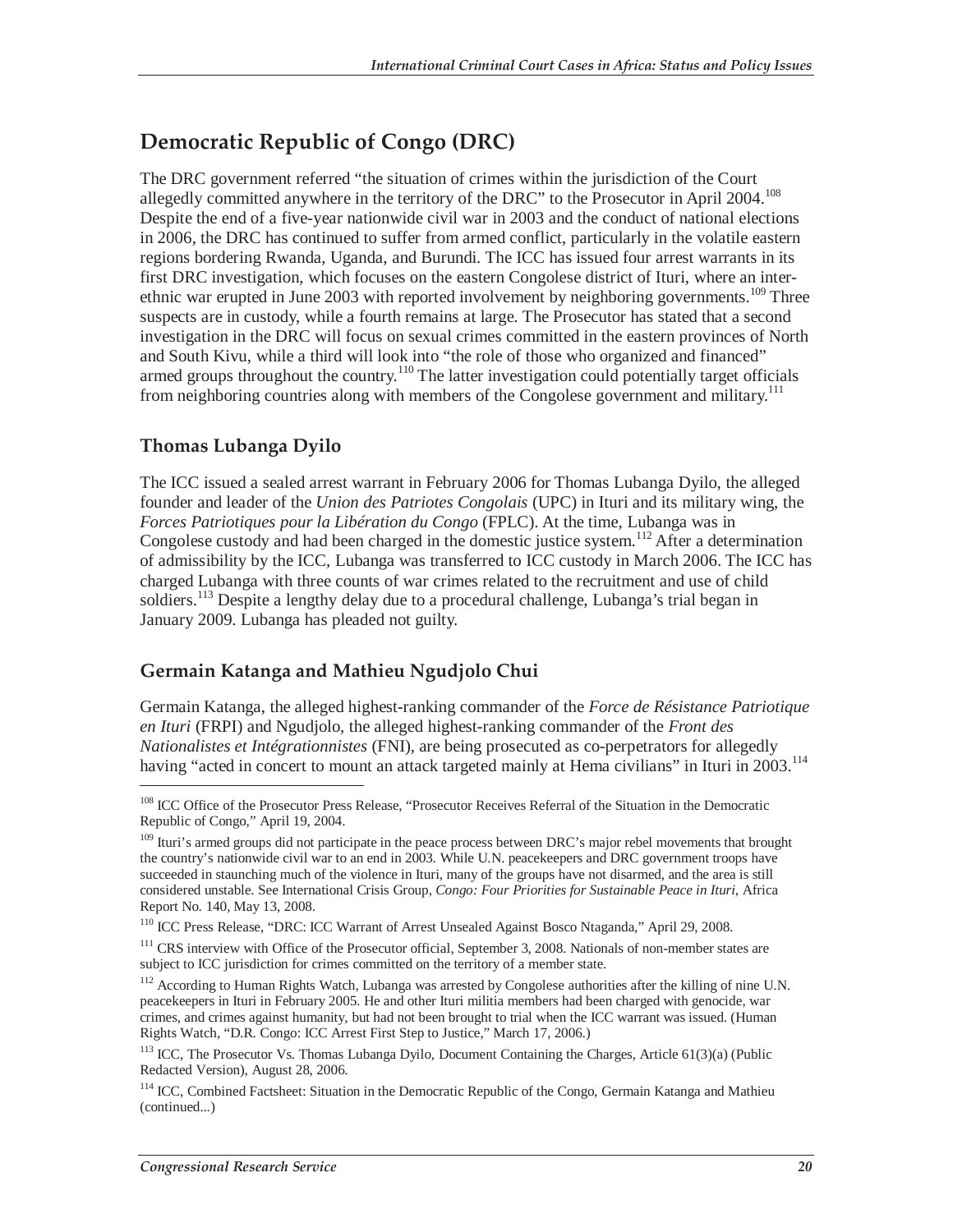The ICC issued sealed arrest warrants for Katanga and Ngudjolo in July 2007, and they were transferred by Congolese authorities to ICC custody in October 2007 and February 2008, respectively. The Prosecutor has accused them jointly of four counts of crimes against humanity and nine counts of war crimes related to murder, "inhumane acts," sexual crimes, the use of child soldiers, rape, and other abuses.<sup>115</sup> The case is in the pre-trial phase.

#### **Bosco Ntaganda**

The ICC issued a sealed warrant for the arrest of Bosco Ntaganda, the alleged former Deputy Chief of General Staff for Military Operations in Lubanga's FPLC, in August 2006. In April 2008, the ICC unsealed the warrant, having determined that public knowledge of ICC proceedings would neither endanger witnesses nor further obstruct attempts to bring Ntaganda into custody.<sup>116</sup> The ICC Prosecutor has accused Ntaganda of three counts of war crimes related to the alleged recruitment and use of child soldiers in 2002 and 2003.117 Attempts to arrest Ntaganda have been complicated by the fact that he is reportedly currently leading the *Congrès National pour la Défense du Peuple* (CNDP) in the DRC's North Kivu province. The CNDP was founded by Laurent Nkunda, a dissident military general.<sup>118</sup> However, in January 2009, Ntaganda, who was formerly second in command, ousted Nkunda, who was later taken into Rwandan custody. Ntaganda agreed to be integrated into the Congolese military, where he was promoted to the rank of general.<sup>119</sup> The Congolese government has since refused to pursue Ntaganda on behalf of the ICC, arguing that to do so would jeopardize peace efforts in the Kivu region.<sup>120</sup> Congolese human rights advocates have rejected this reasoning.<sup>121</sup> Ntaganda remains at large.

### **Central African Republic (CAR)**

The government of CAR, a party to the ICC, referred "the situation of crimes within the jurisdiction of the Court committed anywhere on [CAR] territory" to the ICC Prosecutor in January 2005.<sup>122</sup> In May 2008, the ICC issued a sealed warrant of arrest for Jean-Pierre Bemba Gombo, a former DRC rebel leader. The warrant alleged that as commander of the *Mouvement de Libération du Congo* (MLC), one of two main DRC rebel groups during that country's civil war, Bemba had overseen systematic attacks on civilians in CAR territory between October 2002 and March  $2003$ <sup>123</sup> Bemba's MLC, based in the DRC's north, was reportedly invited into CAR by then-President Ange-Félix Patassé to help quell a rebellion led by François Bozizé. The

<sup>(...</sup>continued)

Ngudjolo Chui, June 27, 2008. Their cases were joined in March 2008.

<sup>&</sup>lt;sup>115</sup> ICC, Combined Factsheet, Op. Cit.

<sup>116</sup> ICC Press Release, "Warrant of Arrest Against Bosco Ntaganda Unsealed," April 29, 2008.

<sup>117</sup> ICC Pre-Trial Chamber, The Prosecutor Vs. Bosco Ntaganda, *Warrant of Arrest*, August 22, 2006. The warrant states that Ntaganda is "believed to be" a Rwandan national.

<sup>118</sup> For background on the conflict, see International Crisis Group, *Congo: Bringing Peace to North Kivu*, Africa Report No. 133, October 31, 2007.

<sup>&</sup>lt;sup>119</sup> HRW, "DR Congo: Brutal Rapes by Rebels and Army," press release, April 8, 2009.

<sup>&</sup>lt;sup>120</sup> *AFP*, "Peace Before Justice, Congo Minister Tells ICC," February 12, 2009.

<sup>&</sup>lt;sup>121</sup> *AFP*, "Hand Over Rebel Leader Ntaganda to ICC, Say DR Congo NGOs," February 19, 2009.

<sup>&</sup>lt;sup>122</sup> ICC Office of the Prosecutor Press Release, "Prosecutor Receives Referral Concerning Central African Republic," January 7, 2005.

<sup>&</sup>lt;sup>123</sup> Bozizé took power in a coup in 2003 and is the current president of CAR.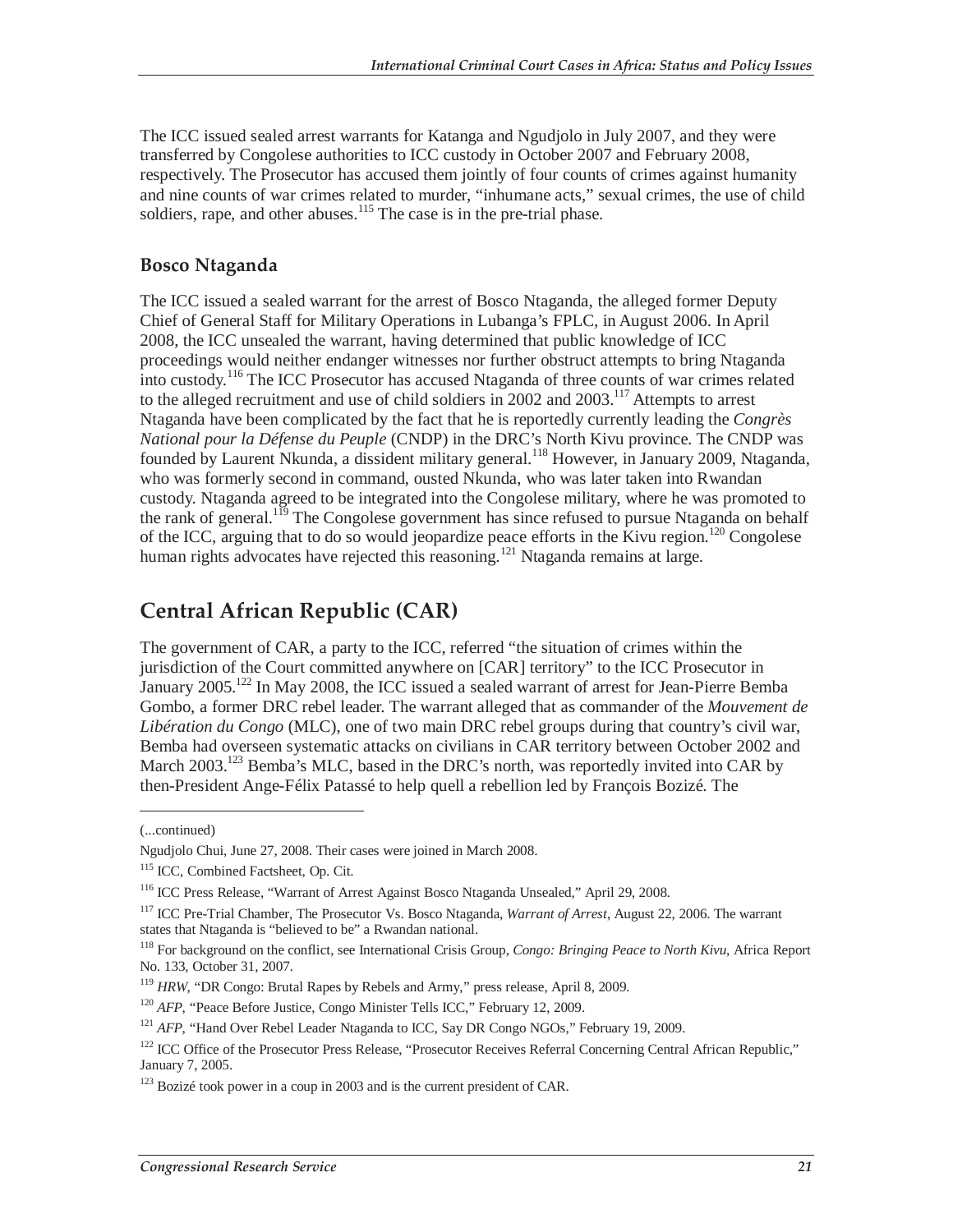Prosecutor accused Bemba of five counts of war crimes and three counts of crimes against humanity for alleged rape, torture, pillaging, and other abuses.<sup>124</sup> Bemba, in exile in Europe since 2007, was arrested by Belgian authorities in May 2008 and turned over to the ICC in July 2008. Bemba's prosecution is in the pre-trial phase.

Bemba's prosecution by the ICC has been controversial in the DRC, where the MLC is now the largest opposition party.<sup>125</sup> After serving as one of four vice-presidents in the DRC transitional government from 2003 to 2006, Bemba took 42% of the vote in the DRC's 2006 presidential election, second only to the incumbent president, Joseph Kabila; Bemba's supporters accused the president of electoral fraud. Bemba won a Senate seat in January 2007, but he went into exile in April after relations with Kabila continued to deteriorate. Some observers consider Bemba's prosecution by the ICC to be politically expeditious for President Kabila, whose main rival is now in international custody. The Office of the Prosecutor has denied that political considerations played a role in the decision to pursue Bemba, and the government of DRC has denied involvement in the ICC case against him.<sup>126</sup>

## **Issues Raised by the ICC's Actions in Africa**

Some observers have praised the ICC's investigations in Africa as a crucial step against impunity on the continent. Nevertheless, the ICC's actions have provoked debates over the court's potential impact, its perceived prioritization of Africa over other regions, its selection of cases, and the effect of international prosecutions on peace processes. Most persistently, critics have accused the ICC of potentially jeopardizing the settlement of long-running civil wars in the pursuit of an often abstract "justice." Supporters of the Court reject these criticisms, and hope that ICC investigations will build accountability for the world's gravest atrocities and contribute to Africa's long-term peace and stability.

### **Potential Deterrent Effect**

Many hope that the ICC will usher in a new period of international accountability for the gravest human rights abuses by ensuring that perpetrators are brought to justice. The ICC's founders anticipated that by ending impunity, the ICC would deter future atrocities.<sup>127</sup> Indeed, some observers have argued that the ICC's success should be evaluated not just based on the punishment of past atrocities, but also in terms of "the effect its investigations have on reducing abysmal conduct in the present and future."<sup>128</sup> (The Office of the Prosecutor maintains that the choice of cases is not based on calculations of deterrent effect, though the Office acknowledges that strategic communications related to ICC prosecutions may play a role in deterrence.<sup>129</sup>)

<sup>&</sup>lt;sup>124</sup> ICC Press Release, "Surrender of Jean-Pierre Bemba to the International Criminal Court," July 3, 2008. The counts as listed in this document appear to have changed slightly from those listed in the original arrest warrant.

<sup>&</sup>lt;sup>125</sup> The MLC converted itself into a political party following the end of the DRC civil war in 2003.

<sup>&</sup>lt;sup>126</sup> CRS interview with Office of the Prosecutor official, September 3, 2008; Voice of America, "Congo Denies" Instigating ICC Charges Against Former VP Bemba," June 16, 2009.

<sup>&</sup>lt;sup>127</sup> Preamble of the Rome Statute; see also International Criminal Court Assembly of States Parties, "Court Adopts Agreements to Launch Court's Operation," United Nations Press Release L/3013, September 9, 2002.

<sup>128</sup> Waddell and Clark, "Introduction," in *Courting Conflict?*

<sup>&</sup>lt;sup>129</sup> CRS interview, September 3, 2008.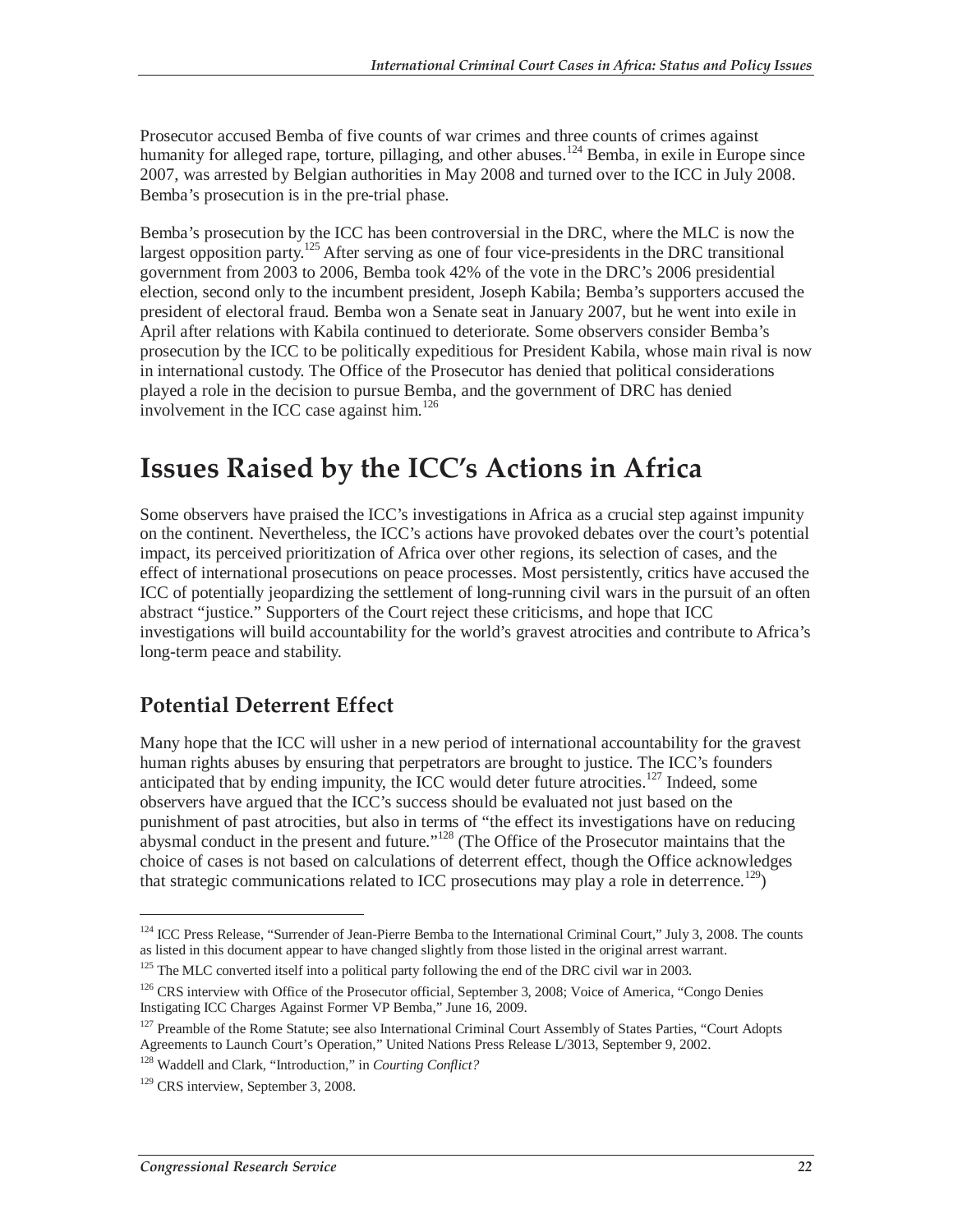The goal of deterrence has been particularly salient in the ICC's investigations in Africa, which have focused to-date on regions where conflict is ongoing or only recently settled.<sup>130</sup> However, difficulties in enforcing ICC arrest warrants and the fact that the Court has yet to convict any suspects have led some to question whether the threat of ICC prosecution is credible. Some observers suggest that the Court's failure to apprehend suspects in Darfur in particular has bared tensions between the ICC's universal mandate and its reliance on the enforcement power of states.<sup>131</sup> Others maintain that deterrence is difficult to evaluate and that changes in perpetrators' behavior may be visible only over the long-run. Some argue that the Court's compilation of evidence, including transcribed interviews with witnesses, may serve future prosecutions or reconciliation processes even if they do not immediately lead to convictions.

### **Accusations of Bias**

The ICC's investigations in Sub-Saharan Africa have stirred concerns over African sovereignty and the long history of foreign intervention on the continent. For example, President Paul Kagame of Rwanda, which is not a state party to the Court, has portrayed the ICC as a new form of "imperialism" that seeks to "undermine people from poor and African countries, and other powerless countries in terms of economic development and politics."132 Other commentators allege that the Prosecutor has limited investigations to Africa because of geopolitical pressures, either out of a desire to avoid confrontation with major powers or as a tool of Western foreign policy.133 The attempt to prosecute Bashir has been particularly controversial, drawing rebuke from African governments and regional organizations. Supporters of the Court respond that investigations to-date have been determined by referrals, either by African states or the Security Council, and that the Prosecutor continues to analyze situations outside of Africa. In addition, observers have pointed out that national legal systems in Africa are particularly weak, which has allowed the ICC to assert its jurisdiction under the principle of complementarity.<sup>134</sup> The Office of the Prosecutor maintains that its choice of cases is based on the relative gravity of abuses, and that crimes committed in Sub-Saharan Africa are among the world's most serious.<sup>135</sup>

The Prosecutor's selection of cases also has proven controversial. ICC prosecutions in Sudan had, prior to the request for a warrant against President Bashir, drawn criticism for targeting mid-level officials rather than those with alleged higher-order responsibility for abuses in Darfur. Some have criticized ICC prosecutions in Uganda, the DRC, and CAR for focusing on alleged abuses committed by rebel fighters to the exclusion of those reportedly committed by government troops. In Uganda, some observers suggest that the ICC is locally seen as associated with the administration of President Museveni, as only LRA commanders have been targeted since the Prosecutor's investigation in northern Uganda began despite reported abuses by government

<sup>&</sup>lt;sup>130</sup> The ICC's temporal jurisdiction, which limits prosecution to crimes committed after the entry into force of the Rome Statute, has contributed to this phenomenon.

<sup>131</sup> See e.g. Kenneth A. Rodman, "Darfur and the Limits of Legal Deterrence," *Human Rights Quarterly*, 30, 3, August 2008.

<sup>&</sup>lt;sup>132</sup> *AFP*, "Rwanda's Kagame says ICC Targeting Poor, African Countries," July 31, 2008; Rwanda Radio via BBC Monitoring, "Rwandan President Dismisses ICC as Court Meant to 'Undermine' Africa," August 1, 2008.

<sup>133</sup> See e.g. Oraib Al Rantawi, "A Step Forward or Backward?" *Bitter Lemons*, 32, 6, August 14, 2008.

<sup>134</sup> See e.g. Stephanie Hanson, "Africa and the International Criminal Court," *Council on Foreign Relations*, July 24, 2008.

<sup>&</sup>lt;sup>135</sup> CRS interview with Office of the Prosecutor official, September 3, 2008.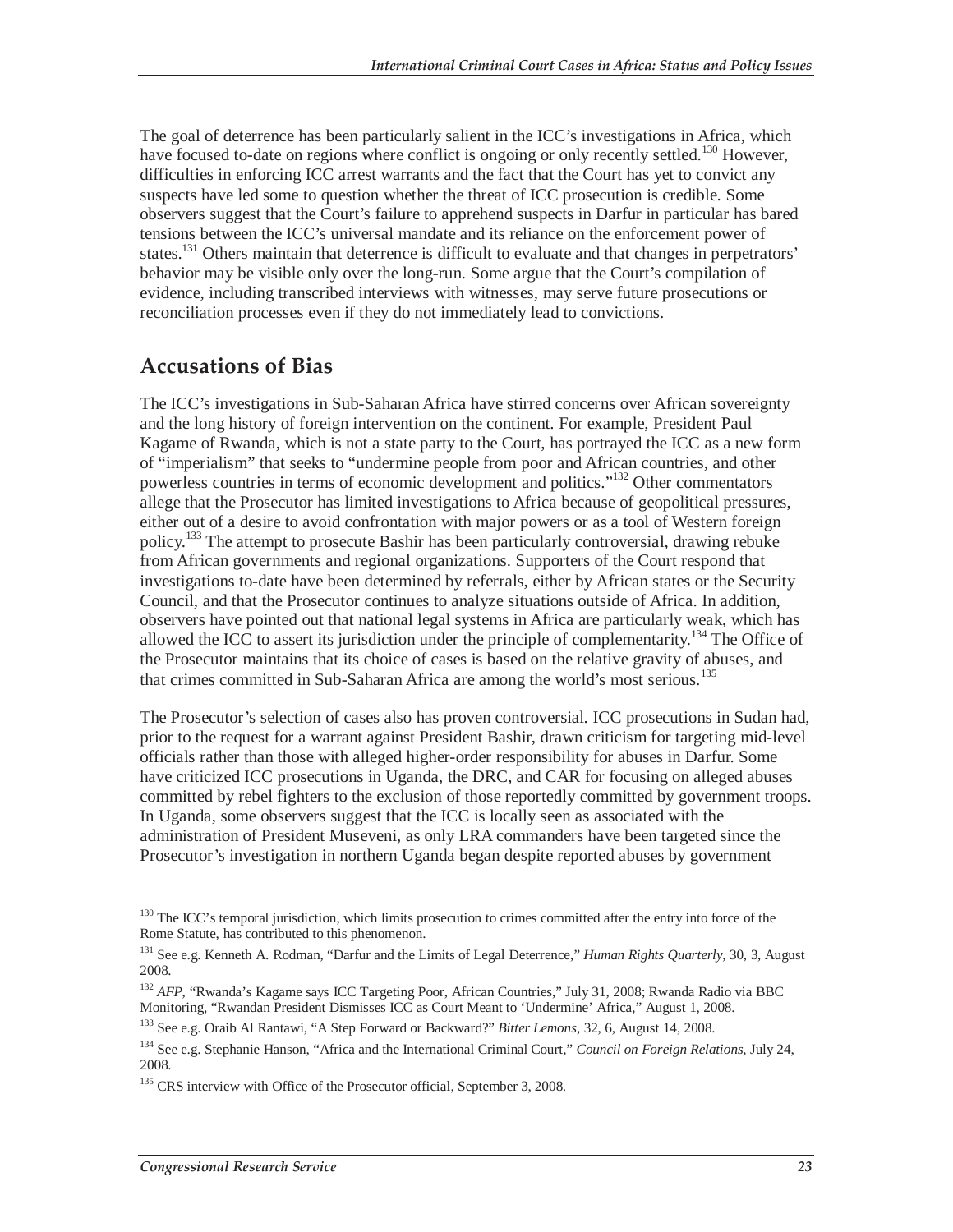troops.<sup>136</sup> The decision to pursue DRC opposition leader Jean-Pierre Bemba Gombo has provoked accusations that the Prosecutor was swayed by political bias, as Bemba was seen as a leading opposition figure in DRC before he entered into exile and was arrested; or excessive pragmatism, since other Congolese political actors accused of similar abuses have not been pursued to date. As one pair of authors has written, "perceptions of the ICC on the ground have at times been damaged by insufficient efforts by the Court to make clear the basis on which individuals have been the subject of warrants and of particular charges, while those of apparently equal culpability have not."<sup>137</sup> ICC supporters have responded that the Prosecutor is mandated to focus on a limited number of particularly serious cases, and that investigations are ongoing and could lead to prosecutions against members of opposing sides in the future.

## **Justice vs. Peace?**

One of the most persistent criticisms of the ICC's actions in Africa has been that by prosecuting active participants in ongoing or recently settled conflicts, the Court risks prolonging violence or endangering fragile peace processes. By removing the bargaining chip of amnesty from the negotiating table, critics allege, the ICC may remove incentives for peace settlements while encouraging perpetrators to remain in power in order to shield themselves from prosecution. Some observe that in such cases, "it is difficult to tell victims of these conflicts that the prosecution of a small number of people should take precedence over a peace deal that may end the appalling conditions they endure and the daily risks they face."<sup>138</sup>

Concerns that the aims of "justice" and "peace" may conflict have been particularly prominent in Uganda and Sudan. In Uganda, some observers argue that ICC arrest warrants against LRA commanders have acted as an impediment to achieving a final peace agreement. However, others counter that the threat of ICC prosecution, on top of other shifts in the conflict, was a decisive factor in bringing the LRA to the negotiating table in 2006. This observation has led some to see the ICC in Uganda as "an important ingredient in a political solution" for the conflict-plagued north.<sup>139</sup> In Sudan, some observers have argued that the attempt to prosecute President Bashir could endanger the Comprehensive Peace Agreement for southern Sudan and the peace process in Darfur, or provide an incentive to the ruling party to cling to power ahead of elections scheduled for 2009. For example, according to former U.S. envoy to Sudan Andrew Natsios, "the regime will now avoid any compromise or anything that would weaken their already weakened position, because if they are forced from office they face trials before the ICC... [An ICC warrant for Bashir] may well shut off the last remaining hope for a peaceful settlement for the country."<sup>140</sup>

These criticisms were reinforced when the Sudanese government responded to the ICC arrest warrant for Bashir by expelling aid agencies and threatening NGOs and peacekeeping troops. In testimony before Congress, when asked about the impact of the ICC warrant on U.N.

<u>.</u>

<sup>&</sup>lt;sup>136</sup> Michael Otim and Marieke Wierda, "Justice at Juba: International Obligations and Local Demands in Northern Uganda," in *Courting Conflict?* See also Tim Allen, Op. Cit. The Prosecutor is investigating alleged abuses by the Ugandan military. Observers agree, however, that alleged abuses by government troops are not equal in gravity to those reportedly committed by the LRA.

<sup>137</sup> Waddell and Clark, Op. Cit.

<sup>138</sup> Nick Grono and Adam O'Brien, "Justice in Conflict? The ICC and Peace Processes," in *Courting Conflict?*

<sup>&</sup>lt;sup>139</sup> Akhavan, "The Lord's Resistance Army Case," Op. Cit.

<sup>140</sup> Quoted in Opheera McDoom, "Analysis: Justice Clashes With Peace on Darfur Bashir Warrant," *Reuters*, July 14, 2008.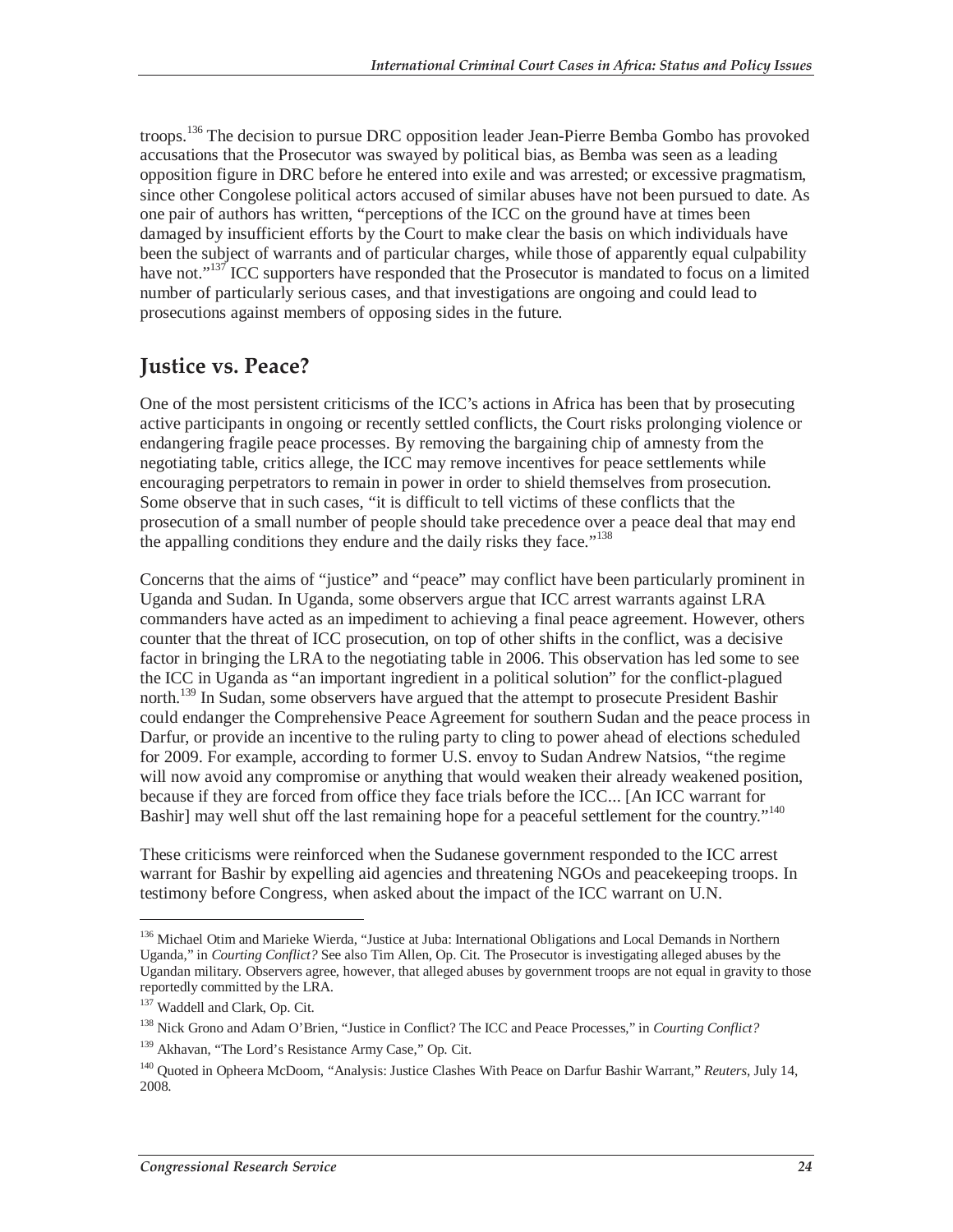peacekeeping operations in Darfur, Director of National Intelligence Dennis C. Blair said, "the indictment and President Bashir's reaction have made him less cooperative than he was—than he was before… I think it will make it harder [for the U.N. to run peacekeeping operations in Darfur]."<sup>141</sup> U.N. Secretary-General Ban Ki-moon, who has maintained a neutral position on the ICC's actions in Sudan, has nonetheless argued that the international community must seek to balance "peace" and "justice" in dealing with the conflict in Darfur and expressed concern that the expulsion of aid organizations was extremely detrimental to relief and peacekeeping operations.<sup>142</sup>

Supporters of the Court argue the ICC request for a warrant against Bashir has opened up new opportunities to secure peace in Darfur, as a credible threat of prosecution may serve as an important lever of pressure on actors in a conflict.<sup>143</sup> For example, Priscilla Hayner of the International Center for Transitional Justice writes, "it would be wrong to suggest that pragmatism always trumps principle in matters of life and death, and thus that one must ease up on justice in order to achieve peace. In some cases, the interest of peace has been well served by strong, forthright efforts to advance justice."144 Some argue that "peace deals that sacrifice justice often fail to produce peace" in the long-run.145 Observers have pointed out that discerning the effect of ICC actions on complex processes is extremely difficult.

<sup>&</sup>lt;sup>141</sup> Transcript of Senate Committee on Armed Services hearing on "Current and Future Worldwide Threats to the National Security of the United States, provided by *CQ Transcriptions*, via Factiva, March 10, 2009.

<sup>&</sup>lt;sup>142</sup> U.N. Security Council, Report of the Secretary-General on the deployment of the African Union-United Nations Hybrid Operation in Darfur, S/2008/558, August 18, 2008; UN News Service, "Ban-Aid Workers' Expulsion Impeding Peacekeeping, Relief Efforts," April 22, 2009.

<sup>143</sup> E.g., Caroline Flintoft [International Crisis Group], "Our Silence on Sudan Shames Us," *The Globe and Mail*, June 16, 2008; Sara Darehshori [Human Rights Watch], "Doing the Right Thing for Darfur: An ICC indictment of Sudan's president serves peace and justice," The Los Angeles Times, July 15, 2008.

president serves peace and justice," *The Los Angeles Times*, July 15, 2008. 144 Priscilla Hayner, "Seeking Justice as War Crimes Rage On," *The Chicago Tribune*, July 16, 2008.

<sup>&</sup>lt;sup>145</sup> Grono and O'Brien, Op. Cit.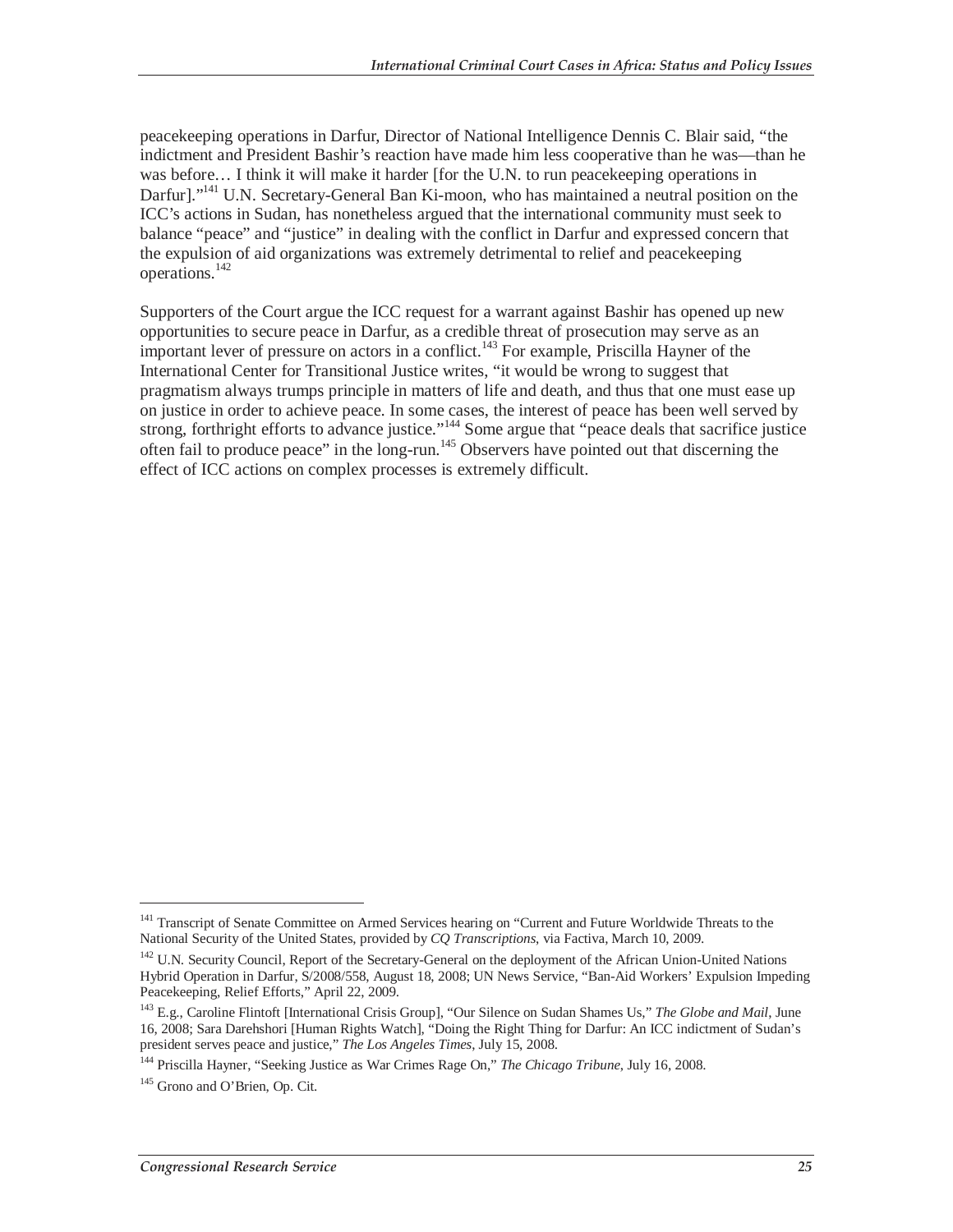## **Appendix A. List of African States Showing Whether They Are Parties to the ICC and Have Ratified an "Article 98 Agreement"**

| <b>Country</b>                | Party to ICC              | <b>Ratified Article 98 Agreement</b> |
|-------------------------------|---------------------------|--------------------------------------|
| Algeria                       |                           | X                                    |
| Angola                        |                           | X                                    |
| Benin                         | X                         | X                                    |
| <b>Botswana</b>               | X                         | X                                    |
| Burkina Faso                  | X                         | X                                    |
| Burundi                       | X                         | X                                    |
| Cameroon                      |                           | X                                    |
| Cape Verde                    |                           | X                                    |
| Central African Republic      | X                         | X                                    |
| Chad                          | X                         | X                                    |
| Comoros                       | X                         | X                                    |
| Congo, Republic of            | X                         | X                                    |
| Congo, Democratic Republic of | X                         | X                                    |
| Côte d'Ivoire                 |                           | X                                    |
| Djibouti                      | X                         | X                                    |
| Egypt                         |                           | X                                    |
| <b>Equatorial Guinea</b>      |                           | X                                    |
| Eritrea                       |                           | X                                    |
| Ethiopia                      |                           |                                      |
| Gabon                         | X                         | X                                    |
| Gambia, The                   | $\mathsf X$               | X                                    |
| Ghana                         | X                         | X                                    |
| Guinea                        | X                         | X                                    |
| Guinea-Bissau                 |                           | X                                    |
| Kenyaa                        | X                         |                                      |
| Lesotho                       | X                         | X                                    |
| Liberia                       | Χ                         | X                                    |
| Libya                         |                           |                                      |
| Madagascar                    | X                         | $\boldsymbol{\times}$                |
| Malawi                        | $\boldsymbol{\mathsf{X}}$ | X                                    |
| Malia                         | X                         |                                      |
| Mauritania                    |                           | X                                    |